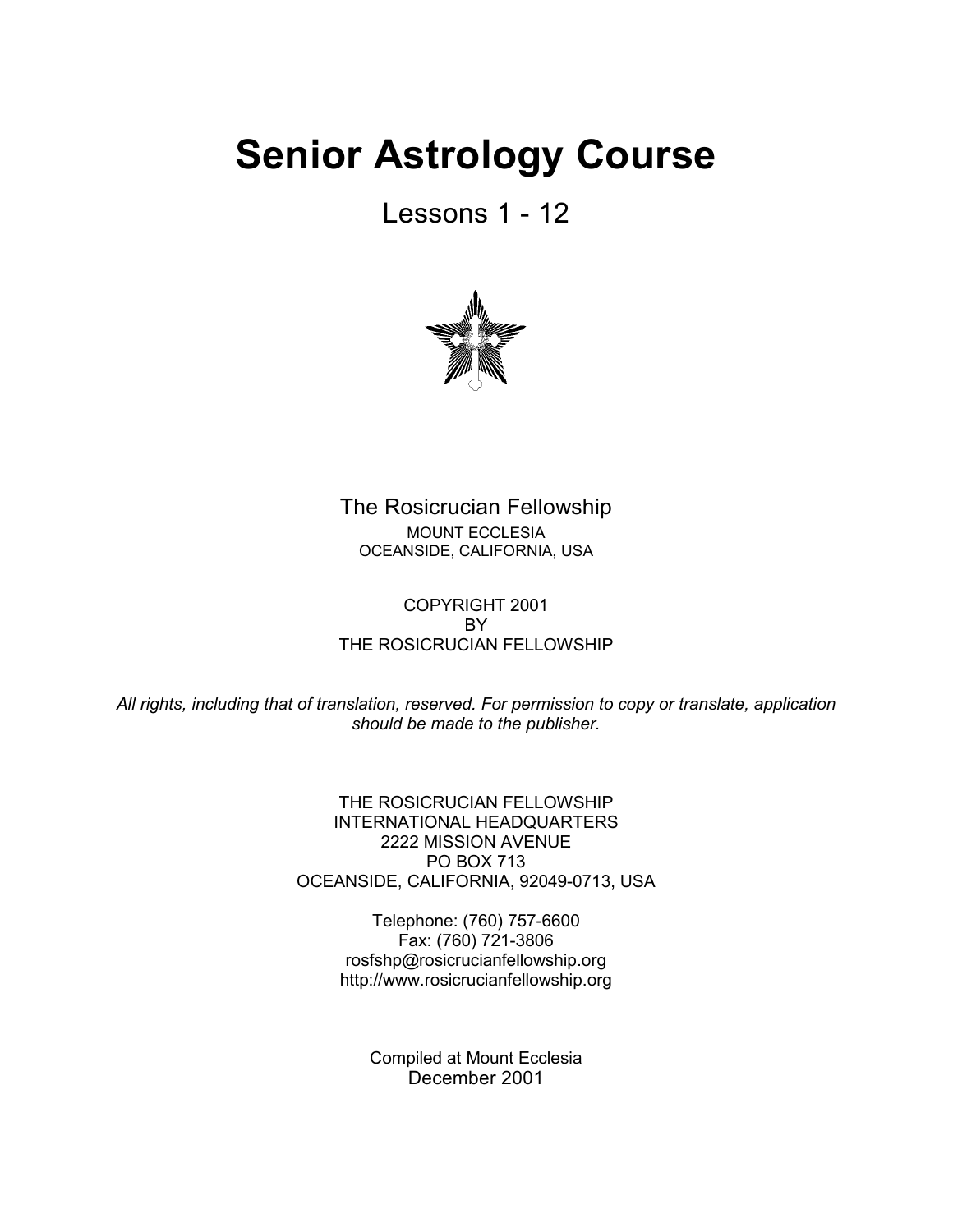## **Table of Contents**

| Review and Test to continue lessons 17 |
|----------------------------------------|
|                                        |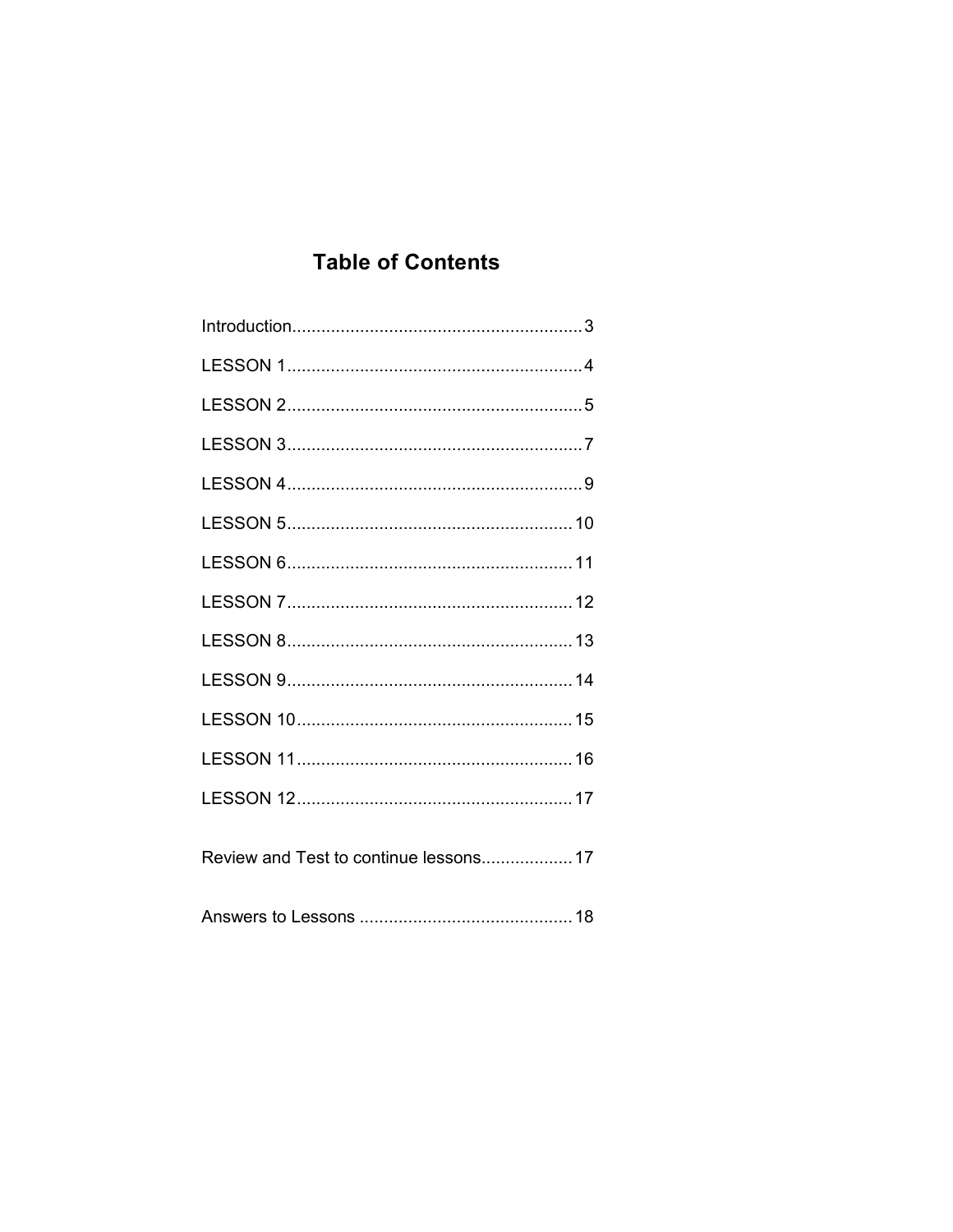#### Dear Friend,

We are happy to have your request for our Astrology course. Our three courses in Astrology are based on the Teachings as given to humanity by the Brothers of the Rosicrucian Order through *The Rosicrucian Cosmo-Conception* and the personal investigations of Max Heindel, their Messenger.

In order to realize the most benefit from our Astrology courses we suggest you study our Preliminary Philosophy Course consisting of twelve lessons. The Preliminary Philosophy Course must be completed by regular mail one lesson at a time. We hope that the understanding of life and its problems offered by this course will bring you much comfort and joy.

A New Age is dawning, and wonderful opportunities await those who understand and cooperate with the cosmic forces operating to break humanity's bond of materialism and usher in a new order with higher spiritual concepts. As we bring ourselves into harmony with these forces, we not only greatly hasten our own progress, but make it possible for us to aid in the great work of uplifting all humanity.

These lessons are not sold. The Rosicrucian Teaching is free, but the expenses incidental to their production and website distribution are met by free-will offerings from students "as the heart dictates and the means permit." However, all receive the same teaching and attention even though circumstances may be such that some are unable to assist in supporting the work.

We would love to be able to provide personal one-on-one instruction to all who are interested in our courses, but our resources do not allow this. Therefore, this study course is set up as a collegetype self-study course where the student becomes his own teacher. Answers to all questions are given in the back of the booklet. Please do not send your individual lesson answers to us.

Please feel that we are your friends, and that we consider it a pleasure and a privilege to assist you in any way possible to live the higher life, which leads to true happiness and spiritual unfoldment.

We send our best wishes for your spiritual progress.

Yours in service, The Rosicrucian Fellowship, Education Department

#### **Materials You Can Buy for Our Courses in Astrology**

**Note:** The *Information for Astrology Course* booklet (AI), available online, contains all of the required course reference materials found in the books below. With the exception of the required chart calculation worksheets (HDD or HDP), it contains all of the reference materials needed for the Junior and Senior Astrology Courses.

1] *Simplified Scientific Ephemeris* for 1911, 1912, and 1932 computed for *noon* (order *Information for Astrology Course* booklet [AI] or E1911, E1912, and E1932).

2] *Simplified Scientific Tables of Houses* (TBH).

3] *Simplified Scientific Astrology* - Complete textbook on the art of erecting horoscopes, with dictionary of astrological terms (ASP). Available online.

4] *The Message of the Stars* - An esoteric exposition of Natal and Medical Astrology explaining the arts of reading and progressing the Horoscope and diagnosing diseases (MSP). Available online.

5] Horoscope Data Sheets (one pad of 50 - HDP) *noon*.

All of the above can be obtained from our Order Department.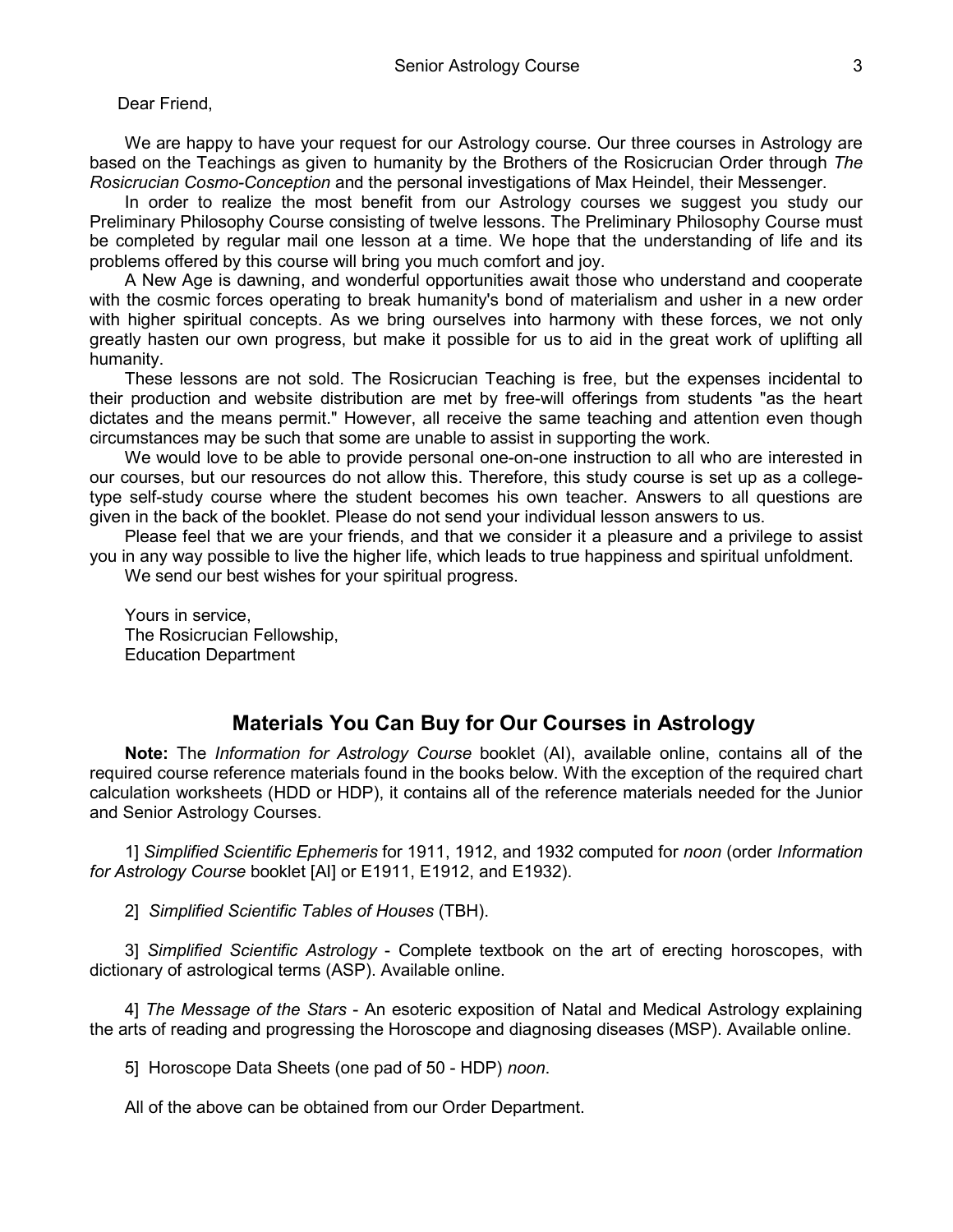Dear Friend,

In commencing this course of instruction in the method of reading a horoscope from the spiritual point of view, it is necessary to give some general advice regarding the attitude of mind which students must cultivate in order to achieve success; namely, Compassion.

It is an excellent practice for young students to study their *own* figure and those of their nearest friends, because that gives them a good idea of how celestial aspects are the precursors of terrestrial events, with which they are already familiar. Thus they gain valuable knowledge and a confidence not to be obtained by mere book study, and all is well if they soon branch out and become interested in the horoscopes of *others* to such an extent that they almost forget their own.

Right at this point in their path, however, there is a death-trap and many, alas, all too many, fall by the wayside and allow personal interests to rule. They pore over their own figure every spare minute; they tabulate aspects daily; they cast a horary figure for every move, even to the smallest affairs of life. Thus they prostitute the most sublime science extant, and nip in the bud what might have become a wonderful factor in developing soul power; namely, the faculty of *spiritual* delineation. I hope and pray that you may escape that dreadful quagmire. Always remember your promise *to help others* according to your ability.

Another serious responsibility will confront you and require great discretion when you see illness or trouble ahead for a client. Never under any circumstances tell him bluntly of impending trouble or ill health, for he will surely lose his stamina by brooding, and the blow will be twice as heavy owing to your indiscretion. You must first learn discrimination; to many people even a hint of trouble is disastrous although that class usually question the Astrologer very closely, and profess profound ability to preserve perfect equanimity, even in the face of impending death. Be careful as to what you tell them, for you will be held accountable. Neither should you mind if your ability is questioned when events come to pass which you have seen in a life and kept silent about rather than discourage a soul that is weak or heavy-laden.

Once, jealous of my beloved science, I told a mother that if we could only get her sick daughter past a certain day, she would recover. The mother repeated my words to her daughter. She died on the day designated, and I have always felt responsible. On another occasion a lady asked, "Would you advise divorce?" I saw her husband's death was imminent, but kept silent. I magnified her faults and his good points, and prevailed upon her to bear and forbear for a while longer. When a fatal accident severed the tie, she had no self-reproach; she blessed me for my advice, though she might not have regarded my ability to predict very highly.

In the one case I gave the prediction that I might be able to say, "I told you so", and incurred a serious responsibility. In the other I withheld information and earned blessings. The lesson is obvious:

*Use* 99 per cent *discretion* to 1 per cent *blunt truth,* and always *encourage.*

In the next lesson we shall commence reading a horoscope. That is a study of absorbing interest, but remember, do not love it for the knowledge or the power it will give you; love it for the good you can do with it, and your treasure will be great in heaven. May God bless your efforts.

Yours in fellowship,

Max Heindel

#### **Exercise:**

**1]** Please cast a horoscope for September 12, 1911, 12:50 AM Seattle, WA (48N, 122W).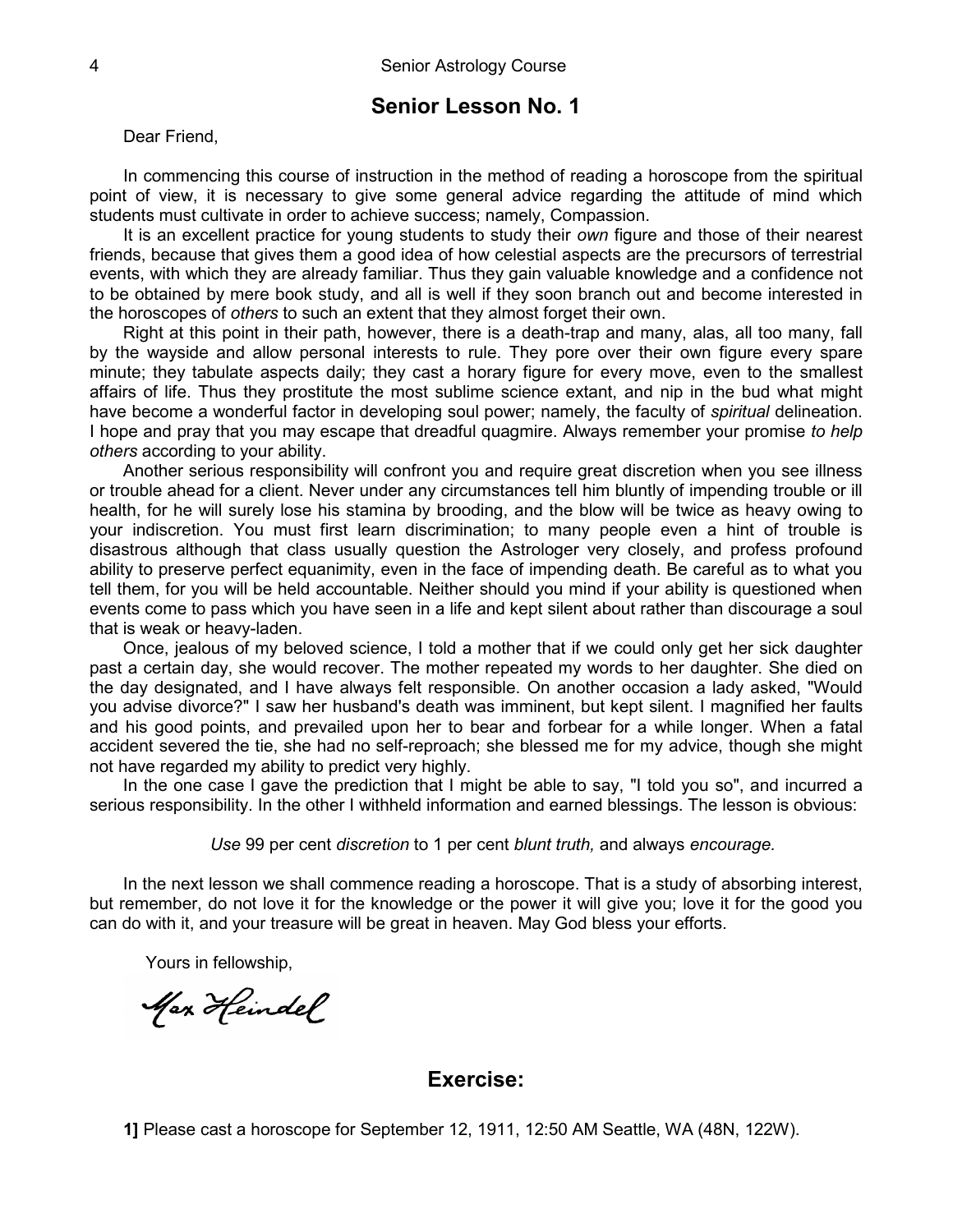Dear Friend,

To read a horoscope correctly, it is essential to know whether material or spiritual advancement is intended for the soul during this embodiment, and to what extent one phase is expected to predominate. This is denoted by the progression of the angles. When the Midheaven moves faster, opportunities for intellectual and spiritual endeavor present themselves and bring success, if grasped. When the Ascendant moves faster, material affairs will claim expression.

Were this understood and acted upon, there would be fewer failures in life, for the right opportunity knocks at every door. Satisfaction and success always result if we embrace it. If we miss our chance, there will be an undercurrent of regret despite any seeming success; the Soul feels the resulting lack.

The greatest danger of missing our chance is by a preconceived, mistaken idea of what constitutes opportunity, and an astrologer ignorant of this inner teaching may be a dangerous guide. Suppose he is asked to indicate the life work of a young man with Mars elevated in Scorpio. In the light of common knowledge he can say that the young man will excel in surgery. Passing years may bring him fame and fortune; apparent success may seem to justify the astrologer beyond cavil. Yet, had he known that the young man's Ascendant progressed much faster than his Midheaven and stamped him as too materialistic to make a good doctor (for the first qualification of a good doctor is a heart too big for his body), he might have realized that the world had lost a good ironworker and become afflicted with a fiend who reveled in the bloody work of surgery for scientific satisfaction and who did not waste a thought of pity on his hapless victims.

Therefore, it behooves the spiritual astrologer to first ascertain the relative progression of the angles, and make all delineations subsidiary to that cardinal point.

To illustrate how the angles are progressed, take the test horoscope for September 15, 1911, 9:20 PM Chicago. We will progress this for 45 years, as that will give a good gauge. The rule is:

The birthday represents the birth year, and each *day* after birth (in the ephemeris), is as one *year* of life.

Counting 45 days from September 15th gives October 30th. We use the Sidereal Time (S.T.) on that day to find the houses, but proceed otherwise as taught on page 33 of Simplified Scientific Astrology.

| S.T. Greenwich on noon previous to (progressed) birth:                | 14 30 00       |
|-----------------------------------------------------------------------|----------------|
| <b>Correction for West Longitude:</b>                                 | 00 59          |
| Interval from previous noon (Oct. 30) to progressed birth (true local |                |
| [time):                                                               | 9 28 00        |
| Correction for Interval:                                              | 0134           |
|                                                                       | 24 00 33       |
| Deducting 24 hours gives S.T. of progressed birth:                    | 00 00 33       |
| Nearest S.T. in Tables:                                               | 00 00 00       |
| Our Tables of Houses for Latitude 42 gives the corresponding          |                |
| progressed Ascendant:                                                 | Cancer 19.43   |
| Subtract the position at birth:                                       | Gemini 08.13   |
| Travel during 45 years:                                               | 41.30          |
| Our Tables of Houses for Latitude 42 gives the corresponding          |                |
| progressed Midheaven:                                                 | Aries 00 00    |
| Subtract the position at birth:                                       | Aquarius 13 00 |
| Travel during 45 years:                                               | 47.00          |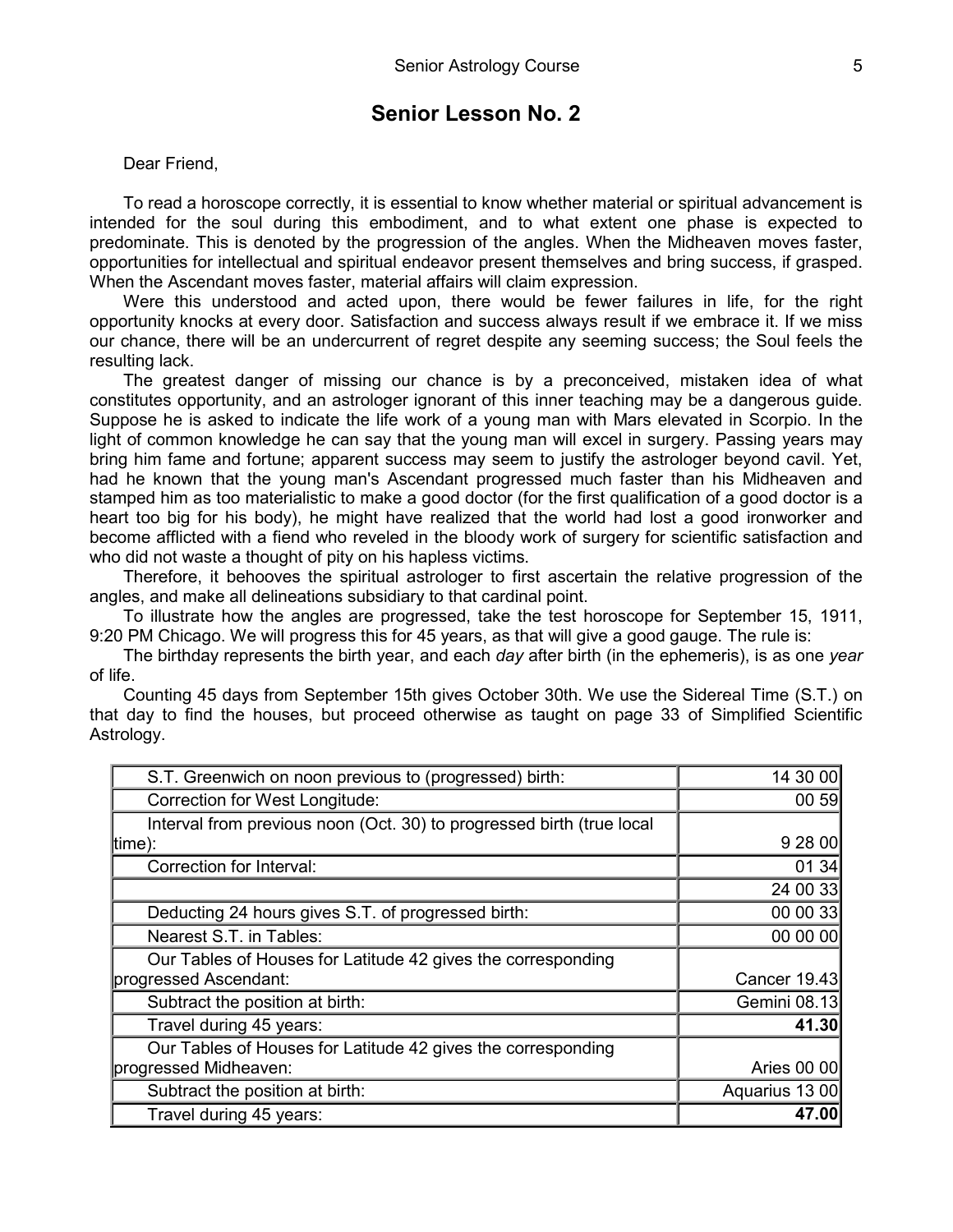Thus we see that the Asc and MC have kept fairly even pace. This is therefore a comfortable "middle of the road" life, in which the Spirit does not strenuously strive with the recalcitrant flesh, though opportunities for slight spiritual advancement will be given.

Yours in fellowship, Max Heindel

## **Work for the Student:**

**1]** To show that you understand the principle here taught, please cast a horoscope for September 12, 1911, 12:50 AM Seattle, WA. Progress the angles for 45 years and tell me what you think thereof.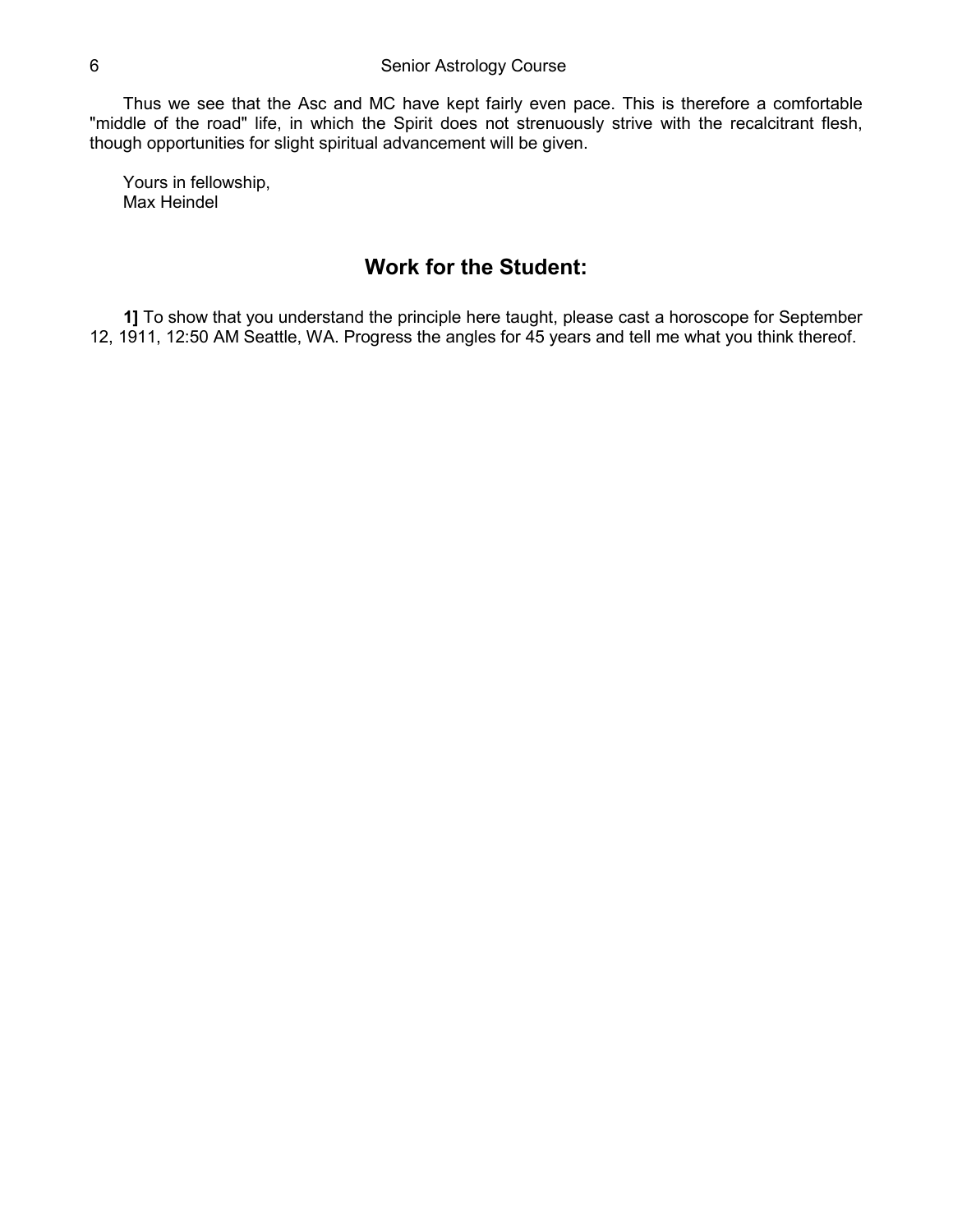Dear Friend,

In the last letter you set up a horoscope and progressed the angles for 45 years. You then found that the MC had moved three degrees to every two traveled by the Asc. This shows that opportunities for soul growth will abound, irrespective of whether the person profits by them or not, and judgment of this figure should point out how the finer faculties may be cultivated, put to maximum use, and made to yield abundant treasure in heaven. Had the Asc moved more rapidly than the MC, it would indicate that this soul requires a material life work during this embodiment. Hints to promote proper material pursuits would then be more helpful and indirectly productive of soul growth.

To justify this rule it is not required that the person whose MC is speedier than his Asc becomes a great spiritual light. He may even commit a crime and languish in prison through years of sorrow and suffering; but whatever the circumstances, his experiences will produce great soul growth. The soul never blooms until watered abundantly with tears. As Goethe says,

> "Who never ate his bread in sorrow, Who never spent the midnight hours, Weeping, watching for the morrow, He knows ye not, ye heavenly powers."

The rose does not yield its full fragrance till its petals have been crushed; the well of true sympathy springs only from a broken heart. All who really advance spiritually are men of sorrow and acquainted with grief. Paul mentions as the principal qualification of Christ Jesus that He had suffered as we suffer, hence is able to feel for all who are weak and heavy laden as no one could feel who had not thus suffered.

What pathos lies in the words of Faust! What an anguish of soul is revealed when he says,

"Two souls, alas! are housed within my breast, And struggle there for undivided reign; One, to the earth with passionate desire, And closely clinging organs still adheres; Above the mists the other doth aspire With sacred ardor unto purer spheres."

Also, in our horoscope is foreshown a bitter war between the higher nature and lower appetites. Saturn in elevation, sextile Neptune on the Asc, trine Sun and Uranus, will give such wonderful perception in mystical matters that it will isolate this soul from his fellow man because his ideas will be beyond their comprehension. That will be a trial and will cause regret. Saturn in Taurus, the sign which rules the tongue, gives a thoughtful, sometimes stubborn disposition. He will be slow of speech and because Saturn is in the 11th house, it tends to limit friendships. Mars in Gemini gives a keen, active and alert mentality, but in the 11th house tends to friction in friendship through bluntness of speech. Though Saturn in Taurus denies vocal expression, Sun, Venus, and Mercury in Virgo will give unusual facility for writing in a most beautiful manner.

Misunderstood and criticized, denied the companionship of others, he will be driven back upon his own devices for enjoyment. He may become a glutton, for the Moon, ruler of the Asc, is in Taurus, which has dominion over the palate, and serious illness would follow gastronomic excess.

The astrologer sees these tendencies, but is, of course, too tactful to tell. He will not name disease, but rather seek to prescribe a preventive or a remedy.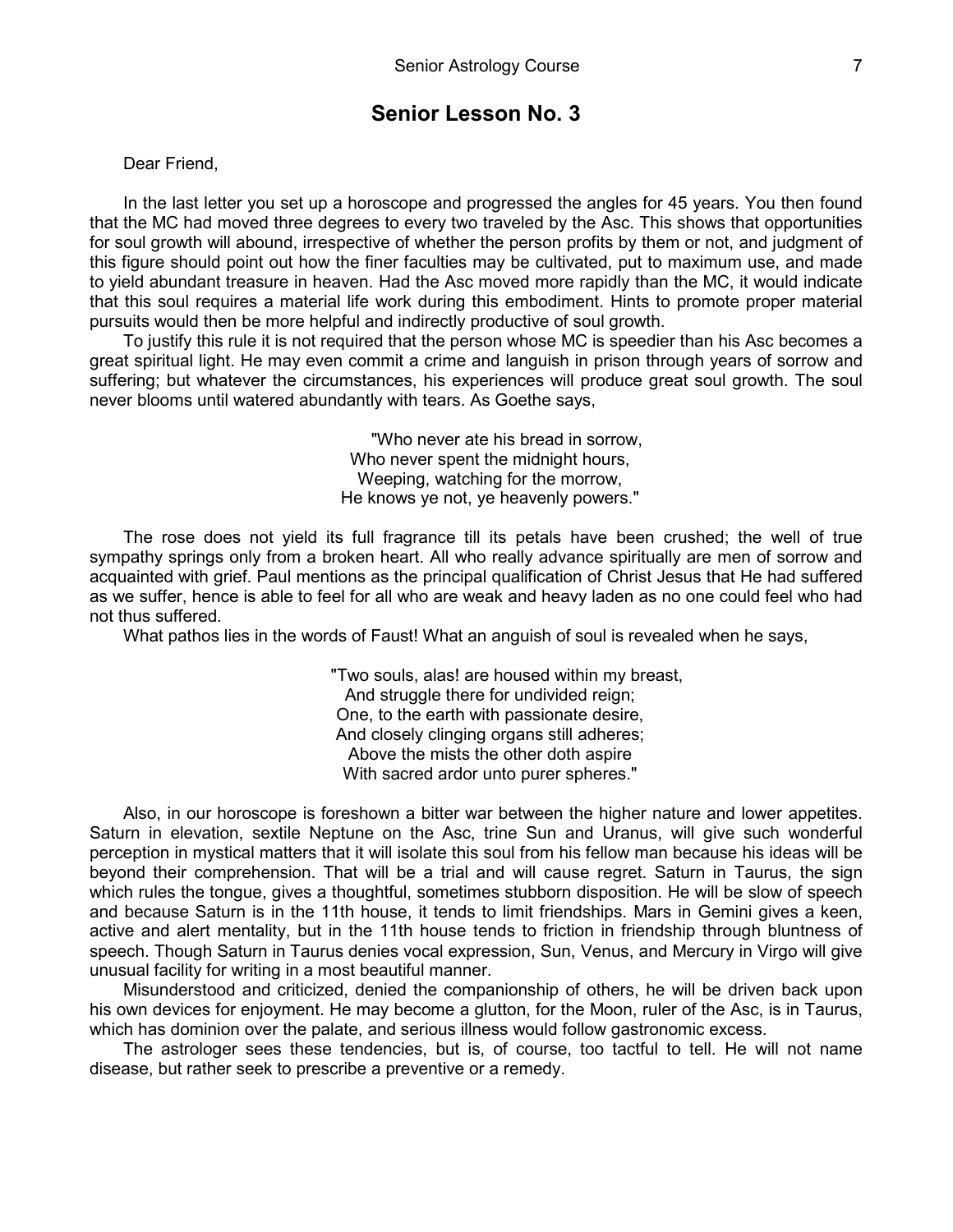## **Work for the Student:**

**1]** Write in a few words what advice you would give the parents of this boy.

**2]** Please progress the angles for the 20th, 30th, and 40th years, and tell me if his opportunities will be better from childhood to 20 years, from 20 years to 30 years, or from 30 years to 40 years.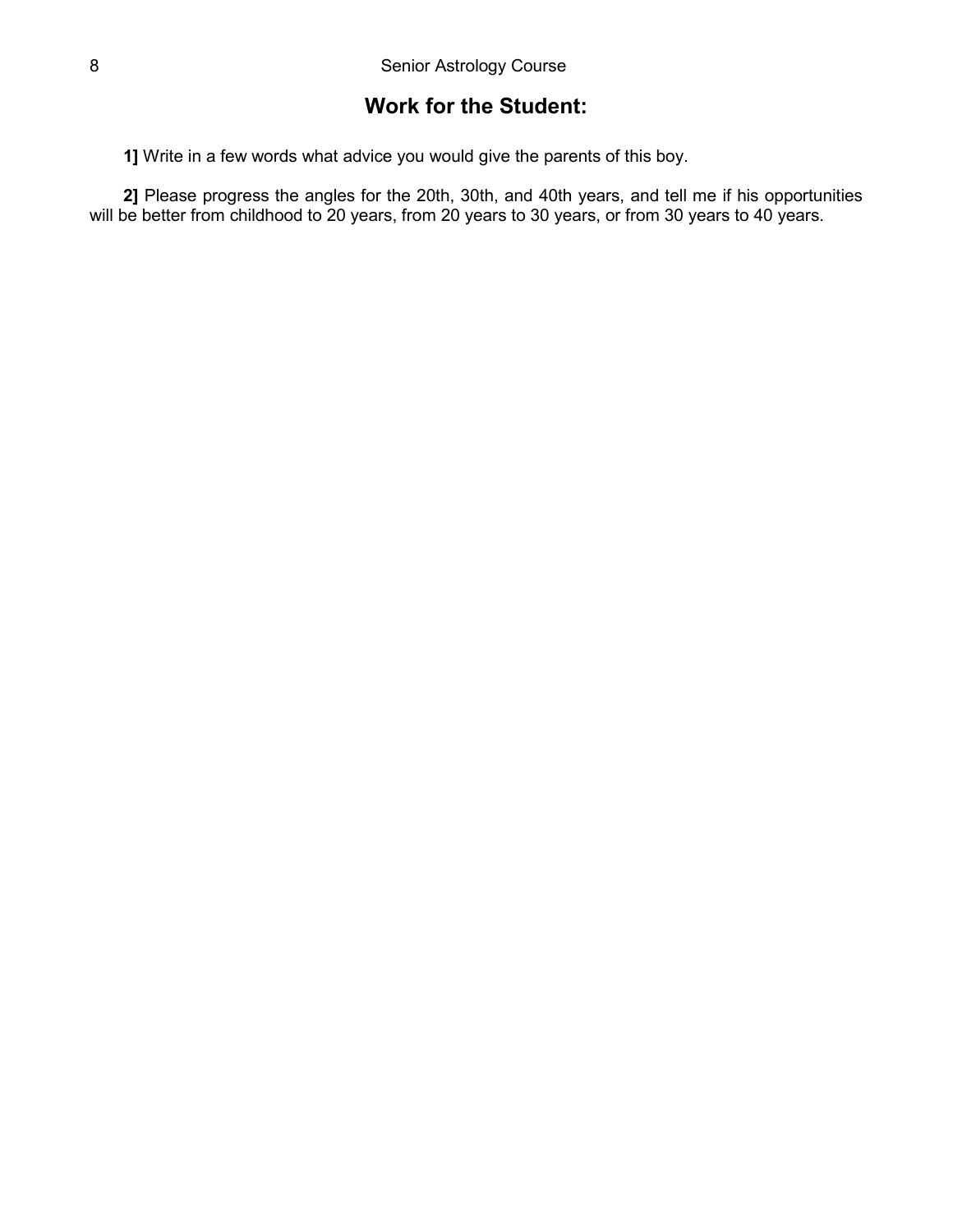Dear Friend,

By progressing the angles of our horoscope for 20, 30, and 40 years, we found that the MC did not gain over the Asc more than one degree in three during any epoch. Thus opportunities for spiritual growth will be about the same in all divisions of life; but, mark this—they will be more likely to bring results when the progressed Midheaven aspects a radical planet. The nature and character of the experience will depend upon the nature of the planet aspected, the character of the aspect (sextile, square, or trine), and the house where the aspected planet is located. The same rule would apply in regard to the influence of the Ascendant upon material affairs. Its aspects by progression promote changes which affect our physical existence. The effects of its aspects are not invalidated even though the tendency of the life is towards the spiritual; and in a life where the speed of the Ascendant foreshadows the preponderance of material activities, an aspect to the progressed Midheaven may wake the slumbering soul and a beginning of spiritual activity may be inaugurated.

Right here is one of the most important and fruitful opportunities for service which the spiritual astrologer can find, and although this whole subject of "progression" should *follow* instruction on reading of the natal figure instead of preceding it, I feel that knowledge of the effect of progression of the Ascendant and Midheaven is of such vast practical value that I have decided to violate that precedent and stay with this subject till it has been made as clear as I can make it. Then you will be able to help others at crises in their lives which may have been unsuspected even by those most anxious to aid.

Have you ever met a mother anxiously seeking advice concerning a wayward girl or a drunken son? Would they mend? How could she best help them? Or was it a wife with a flock of little ones, suffering through the neglect of husband or father? Alas! The world is full of such cases, and any spiritually minded astrologer actuated by compassion for all concerned, must often have sorrowed when he searched vainly for an aspect of the planets that would give a ray of hope. Had he known the elevating potency of aspects to the radical and from the progressed Midheaven, had he known how these aspects produce opportunities to retrieve mistakes and make a new start in life, he might have pointed out the auspicious time when judicious persuasion would have been the most effective in turning the wayward child or weaning the father from the curse of drink; a time when they would have been more amenable to reason than usual. Opportunities must be caught on the wing or they are lost, and lack of astrological knowledge has wrecked many a life.

Therefore, students are advised to always look carefully for aspects of the progressed Midheaven to radical planets, or of progressed planets to the radical Midheaven. Aspects of Sun, Jupiter, and Venus to the Midheaven are of course most powerful, but good aspects of Saturn sometimes accomplish identical results by appeal to the delinquent's manhood and self-respect.

#### **Work for the Student:**

**1]** Look at the horoscope we are judging—the Midheaven is Aries 1. When it has progressed to Aries 23, it will be square to Neptune, which is in 23 of Cancer. Turn to our *Tables of Houses* and count the lines from Aries 1 to Aries 23. Each line counts as approximately one year of life. Then progress the angles by the method used in Lesson No. 2 for the same number of years as there are lines between Aries 1 and Aries 23. If the progressed Midheaven is Aries 23, the number of years used will be the age when the square to Neptune culminates. If the progressed Midheaven is more or less than Aries 23, change the number of years used until the Midheaven becomes Aries 23. Then please tell me the boy's age when this square culminates and what you think will result.

Remember to progress the Midheaven as taught in previous lessons.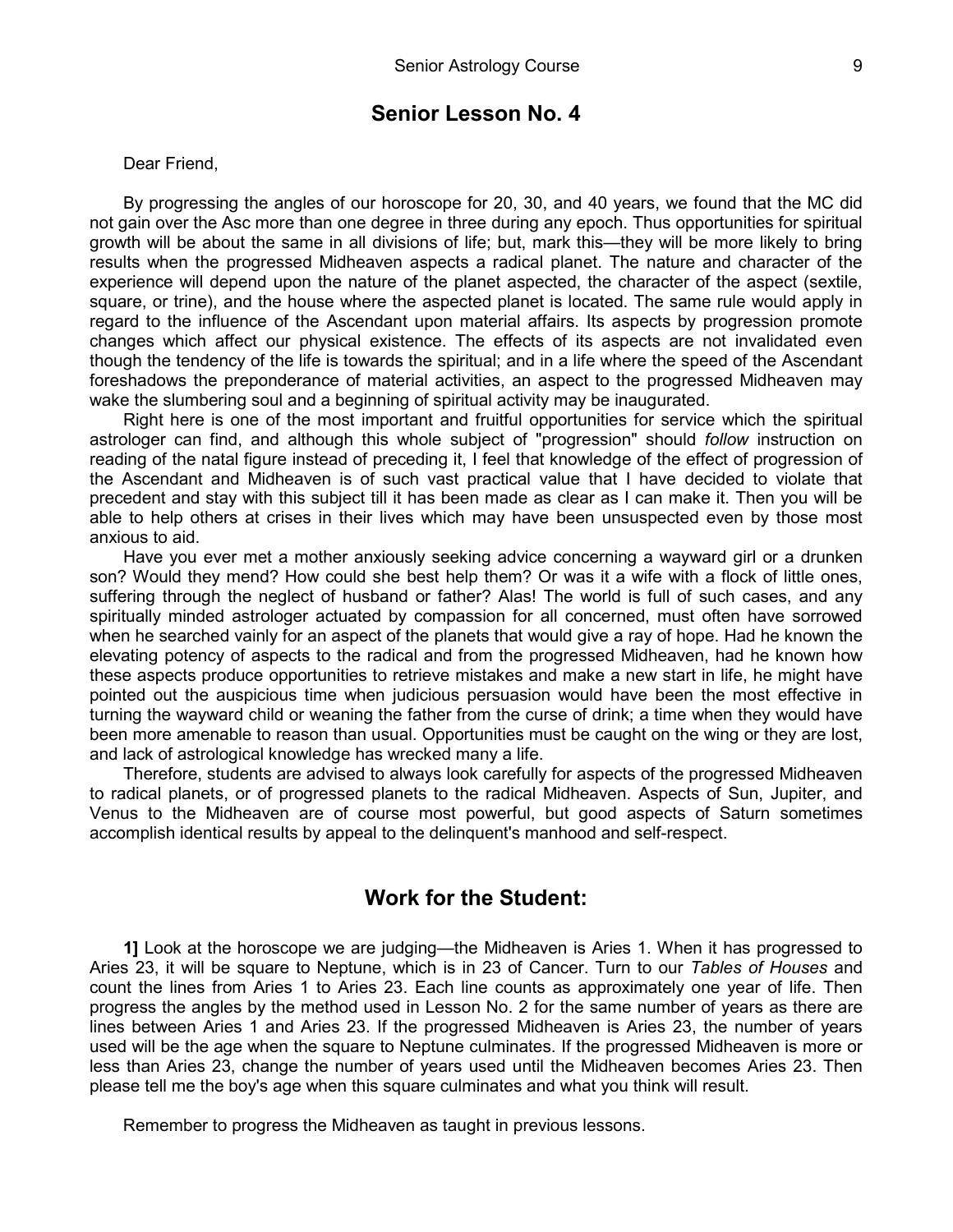#### Dear Friend,

I have waited before writing till a representative number of answers to Lesson No. 4 have been received, in order to find out how students would solve that problem, as knowledge of their difficulties would aid me in explaining and giving them just the needed information. All have solved the mathematical part, a large majority of those who have answered to date have also made creditable attempts to outline the effect of the aspect, and a few have done excellent work; but a few others have been peevish, said they came to learn and should not be expected to judge. As similar methods will be persuaded right along, it may be well to explain that the plan of teaching which continually feeds the student's mind with facts pertaining to a certain study without attempting to draw from him *more* than given is apt to render the mind sluggish instead of sharp.

A system of teaching, to be adequate, must stimulate individual ideas by questions somewhat in advance of the pupil's knowledge. It is not easy for the pupil; nothing worthwhile comes without struggle, but by trying to achieve or attain we develop latent powers, and each new problem solved makes work on the next one lighter. Therefore I shall continue to ask such questions, and sometimes I may take the liberty of making a mistake in the hope of being caught by the whole class.

Now, about our question, "What is the effect of the progressed Midheaven square Neptune?" We will consider this thoroughly, as, once understood, the method of solution may be applied to the judgment of all configurations. The effect is compound and consists of:

(1) *A general effect,* applicable to all horoscopes without regard to whether Neptune is placed in the 7th or 12th house.

(2) A more specific effect based also upon *house position,* and different from the present case, of course, when the 7th house holds the planet.

(3) A further distinction on account of *sign* and other aspects of the planet. This would be altogether individual.

(4) It is a fact that we learn more by adversity than by prosperity, that when an affliction is past and time has healed our bruises and mellowed our recollections, we profit by the lessons contained in painful experiences; we bless the rod that smote us. Therefore the square and other so-called evil aspects produce more soul growth than good configurations; ecstasy of joy may fill our hearts under the latter; we may seem to soar to the very throne of heaven, and lave in an ocean of celestial delight; but when the stirring influence has left, when we wake to the cold, matter-of-fact conditions of the world, how dull and drear is the contrast, how we shrink from the contact. Evil aspects, on the other hand, may bow down our soul to the very depths of hell; a little while it may seem as if there were no hope, no succor; but when the scale has swung and we behold the silver lining of the cloud, the pain that seared our soul with an indelible mark will bring out by contrast the beauties of God's plan and spur us onto greater efforts in His service.

### **Work for the Student:**

**1]** We may therefore conclude a painful experience is in store for the boy when the square culminates, but it contains a needed lesson, the nature of which we shall endeavor to unravel. Please tell me whether you think the effect of a planet in the 12th house is different when near the Asc from its influence when located near the 12th house cusp.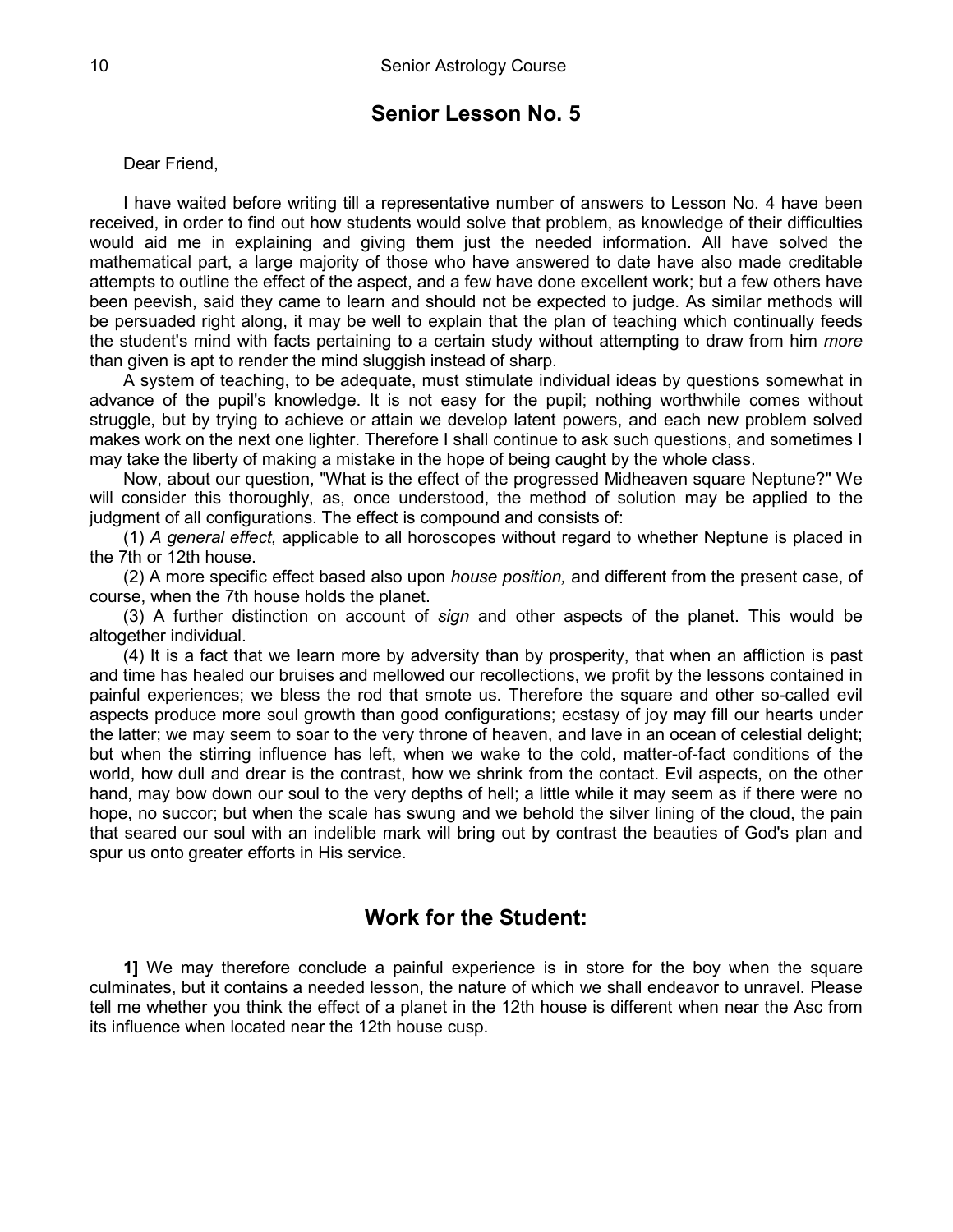#### Dear Friend,

When a planet is located in the upper part of the 12th house, its influence is confined entirely to that department of life, but when close to the Ascendant, it acquires dominion also over the physical body, for the Ascendant is the degree which held the Moon at conception and serves as an avenue of ingress for the life forces until the severance of the umbilical cord. The planets in aspect to that degree during the 9 months immediately preceding birth each had a share in forming the organic constitution of the child. This is particularly true of the planets which formed a conjunction with the Ascendant during the prenatal period. After birth, health is influenced by aspects to the Ascendant and conditions of the 6th house; but the organic constitution which was determined by the prenatal aspects mentioned above is almost unchangeable, for these aspects are the ripe vintage of our past which must be drunk to the dregs no matter how we squirm, though proper care, particularly if applied in childhood, may considerably decrease suffering from that source.

Neptune really signifies what we may call "the gods," commencing with the supernormal beings we know as Elder Brothers, and compassing the innumerable hosts of spiritual entities—good, bad, and indifferent, which influence our evolution. Neptune's position and aspects denote our relation to them, if any; malefic aspects attract agencies of a nature inimical to our welfare, benefic configurations draw upon the good forces. Thus, if Neptune is placed in the 10th house, trine to the Ascendant, the person involved will have the opportunity to become a leader or prominent in a movement along mystical lines as denoted by the exalted position of Neptune. His body will be capable of receiving the finer vibrations and coming into touch with the spiritual world, as denoted by the trine of the Ascendant. On the other hand, when Neptune is placed in the 12th house, whose nature is passive and productive of suffering, it indicates that at some time, perhaps under a square from the progressed Midheaven such as we are considering, the evil forces among whom are spiritcontrols will be drawn to that person and endeavor to obtain possession of the body. The conjunction of Neptune with the Ascendant will make the body sensitive and usable for spiritual purposes as well as the trine. Given the opportunity afforded by the first aspect mentioned, the man may become a pupil of a Mystery School and a factor for great good in the upliftment of mankind; placed under the affliction of the second aspect, he may become a helpless tool of spirit-controls, an irresponsible medium.

But there is one factor which is never shown in the horoscope, and that is the will of the man. He is bound at some time in life to meet with the experiences denoted by his horoscope, and the opportunities there indicated will be placed before him one by one in orderly succession, as the clock of destiny marks the appropriate time, but how he, the free and independent spirit, meets those fated experiences, no one can determine beforehand. The man in whose horoscope the first mentioned benefic configuration occurs may not be sufficiently awake to the great opportunity before him to catch it on the wing; it may have flown before he realizes that it was there. Yes, he may even never become aware of the fact. On the other hand, the person in whose life the square indicates the assault by spiritual forces mentioned, may develop his spiritual muscle by resisting the onslaught and become a victor instead of being vanquished. Forewarned is forearmed; if the parents of the boy whose horoscope we are considering understand the gravity of the situation and foster the spirit of independence in him from childhood up, they may lay up great treasure in heaven by saving him from the deplorable fate of mediumship.

#### **Question:**

**1]** What do you think would have been the effect if Neptune had been in the 7th house squared by progressed Midheaven?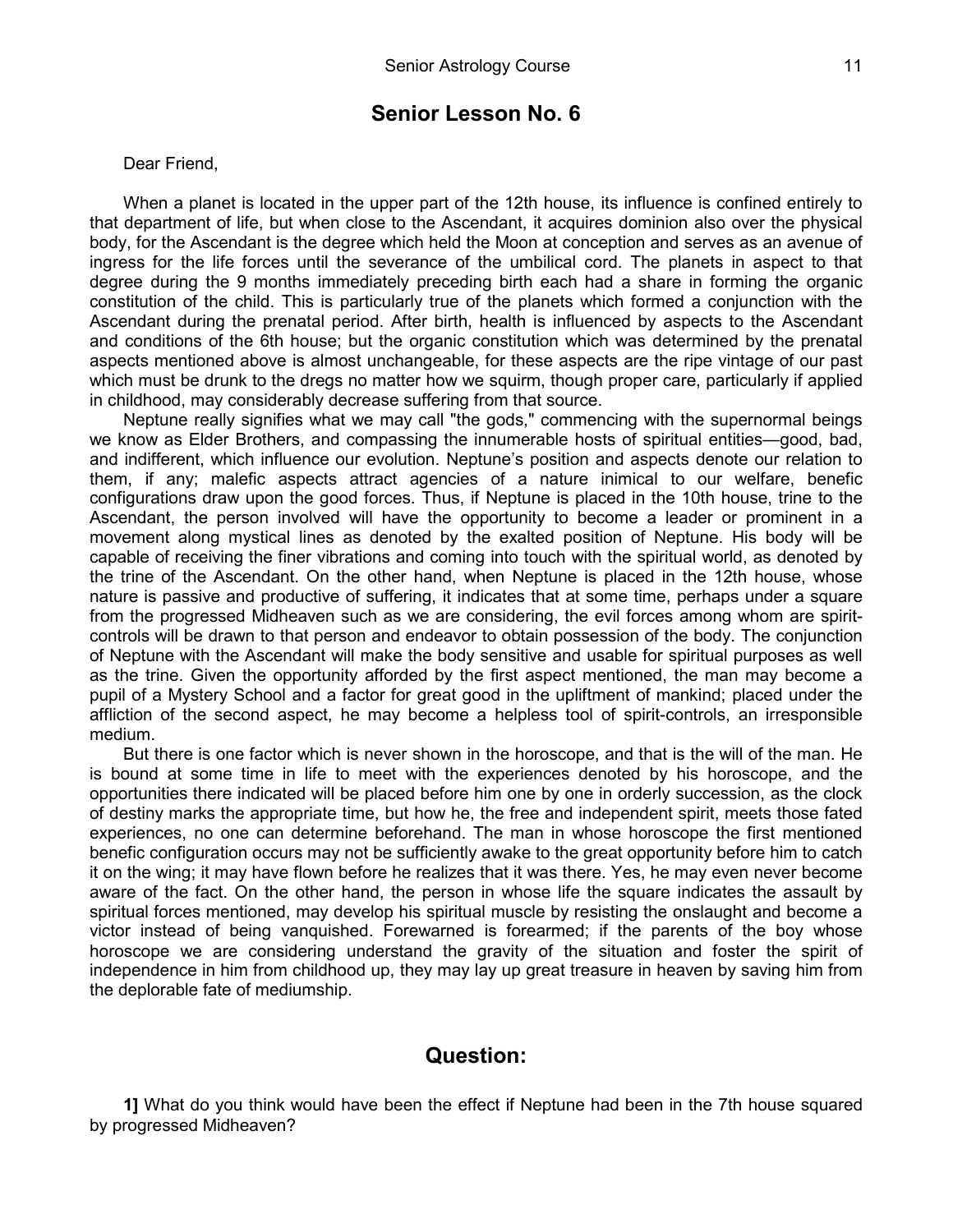#### Dear Friend,

Let me reiterate that though we are now considering the facts of a certain planet, Neptune, the method of judgment is identical for the other planets, and that when we know how to combine the effects of aspect, house, and intrinsic nature of one planet, we may readily apply the same system of combination to the other planets. To convey in one word all that is included in the sphere of influence of a planet is difficult; but if you will meditate upon the keywords given in this lesson, you will receive more illumination concerning the inherent nature of planetary vibrations than you can ever obtain by the reading of other people's ideas, for the divine spark which is *you,* by this earnest striving after spiritual understanding draws directly from the fountainhead of information, namely, the planetary Spirit of the particular heavenly body upon whose nature you are meditating.

In order to impress upon the student's mind how perfectly reasonable this idea is and to give a better understanding of the method whereby this inner illumination may be obtained, let us illustrate: In a machinery hall giant wheels are revolving; the friction of the belts, humming of electric dynamos, etc., blend in a noise which is deafening and confusing to the inexperienced; a chaos of sound. But to the trained ear of the engineer there is no chaos; he hears a variety of well ordered sounds, each bringing to him intelligence regarding the condition and work of the particular machine whence it emanates. Each variation from the standard sound has its meaning, which the trained man comprehends as readily as if the engine were endowed with speech. Study of the internal construction of each machine has given him his knowledge and the ability to act quickly in emergencies to avert imminent disaster before the uninitiated would have realized that anything unusual was taking place.

Similarly, we are living in a world flooded with sound; the Harmony of the Spheres is about our ears though we hear it not, and each vibration carries with it certain intelligence. If our ears are deaf we are the losers, as are the blind who miss the beauty of the flower, the glory of the sunset. But if we train ourselves to understand the heavenly symphony recorded upon the page of the horoscope, we shall know things that must ever remain secret from the unlearned, and thus we may become coworkers with God in a most intimate matter.

After years of close study and meditation I use the following keywords for the intrinsic nature of the planets:

| <b>Sun: Life</b>            | <b>Mercury: Reason</b>     |
|-----------------------------|----------------------------|
| <b>Mars: Dynamic Energy</b> | <b>Moon: Fecundation</b>   |
| <b>Venus: Attraction</b>    | <b>Neptune: Divinity</b>   |
| <b>Uranus: Altruism</b>     | <b>Saturn: Obstruction</b> |
| <b>Jupiter: Ideation</b>    |                            |

If you meditate on each planet by itself or with its opposite or with its affinities for a few days or weeks at the time you devote to this study, you will gain a wonderful insight into their natures and effects; for instance, the *Sun* is *life* absolute, manifest or unmanifest; but *Mars* represents the *dynamic energy* which is manifestation of life. This, *Saturn* seeks to *obstruct,* and when he succeeds death ensues; the *Sun* gives the germ of *life,* the *Moon* furthers *fecundation,* and thus a body is produced; *Jupiter* gives the germinal *idea, Mercury* fecundates the mind so that ideas take definite form as *thought,* and the *dynamic energy* of *Mars* brings them into manifestation so that thoughts become things.

## **Question:**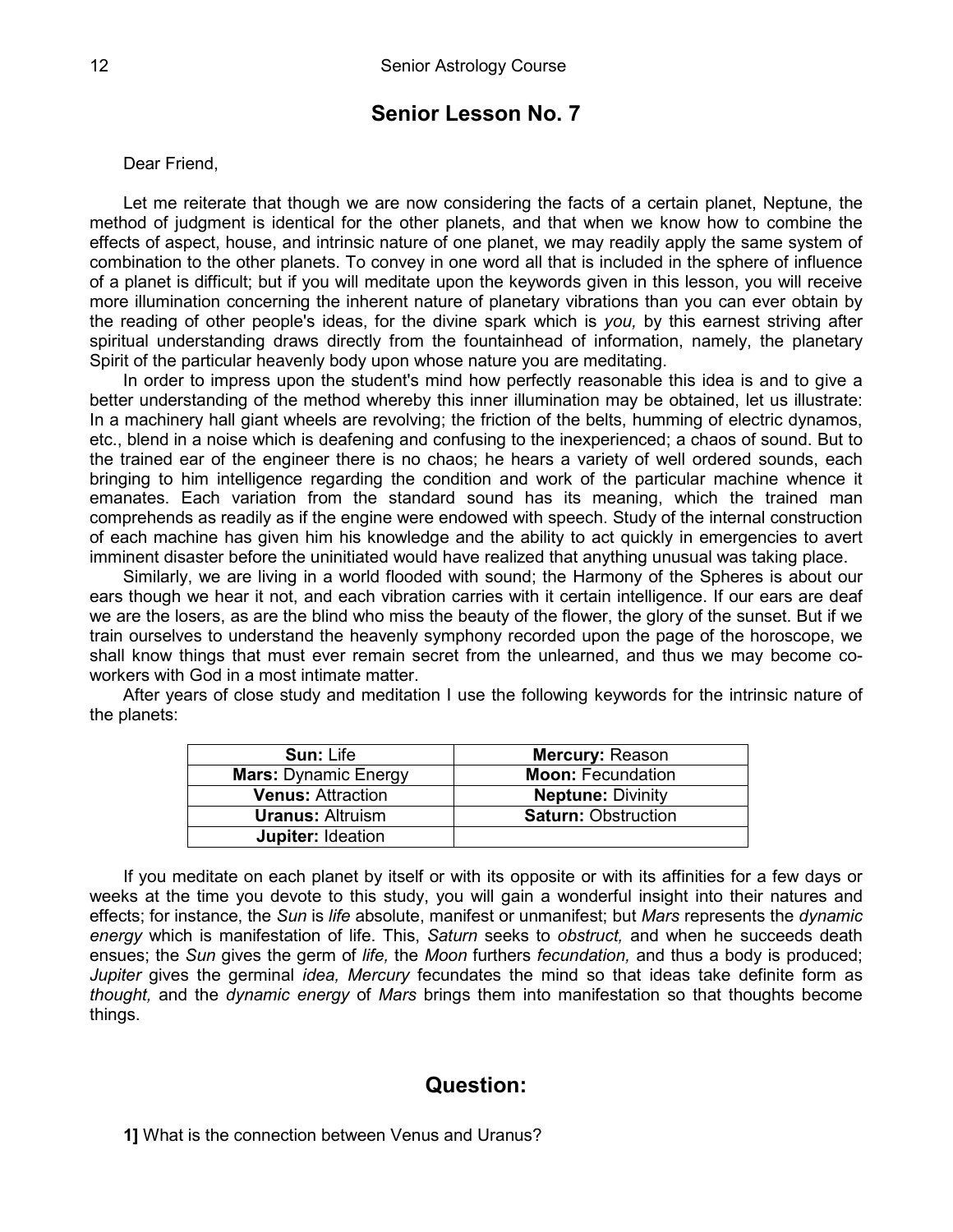Dear Friend,

"Love" is a much hackneyed word, and the emotion thus miscalled is usually so tainted with passion and desire that it is Martian rather than Venusian in character. Coalition suggests a most intimate union, a blending of the very souls of two or more people who compose a family; but altruism, the keyword of Uranus, hints at such an all-embracing love as our Savior felt when He wept over Jerusalem and applied that wonderful simile of the hen which gathers its brood under its wings. Thus Uranus is the octave of Venus, and anyone ready to enter the Path of Preparation which leads to the Way of Initiation must gradually learn to outgrow the Venus love which makes the immediate family all in all and begin to cultivate the all-embracing Uranus altruism. The aspects of Mercury and Neptune to Uranus bring the tests which further our development, if passed, and delay us when we fail. The goal is high, and those who aim high often fall low. When we essay to transcend the Venus love and cultivate the Uranus altruism we are in great danger, and the most promising lives are sometimes wrecked by the pernicious theory of soul mates, clandestine love affairs, and perversion of the creative function.

In a horoscope such as we are considering, where the progressed MC squares Neptune in the 12th house, Neptune at the same time opposing Uranus on the cusp of the 7th, we have one of the most dangerous combinations, for the aspect to Neptune tends to attract spirit controls. These despicable entities have a knack of beguiling their unsuspecting victims, by plausible platitudes, into the most abominable practices, as indicated by the negative aspects of Uranus and Neptune. The double square to the progressed MC, which rules honor and social standing, would indicate that a public scandal is inevitable *- if -*

Yes, thank God, there is always that "if," for in the final analysis there is the man with this Godlike faculty of reason to be reckoned with. Experience has taught us the unwisdom of depending upon the appearance of an applicant for a position of trust; we demand credentials as to character and antecedents. Ought we not to be much more careful with "spirit voices" from the invisible? Paul exhorted his followers to "try the spirits." They are known by their fruits. Love, Joy, Peace, Forbearance, Kindness, Goodness, Fidelity, Meekness, and Self-Control are mentioned as "fruits of the godly spirit." Paul exhorts his followers particularly not to use their liberty for "an occasion of the flesh," licentiousness being mentioned as prime fruit of the flesh.

Paul was speaking to people upon the Path of Preparation and all who have qualified to receive these lessons are there also, though at varying stages. They feel the Uranian vibrations urging them to love beyond the confines of the family circle. May God bless their efforts.

But remember this: Altruism does not require return of the love bestowed upon others; it has absolutely no concern with sex; it will not *lessen* the love for our family, but they, being nearest to us, will feel the increase of our love to a greater degree than those farther away. Unless our love brings forth such fruits, it is not Uranian, nor even Venusian; it will not further us upon the Path of Attainment. When Neptune is on the Asc in Pisces or the 12th house, spirit voices are the tempters; in the 9th house, one's own mind; in the 7th, an associate, etc.

"Him that overcometh will I make a pillar in the Temple."

#### **Question:**

**1]** What do you think is the connection between Mercury and Neptune?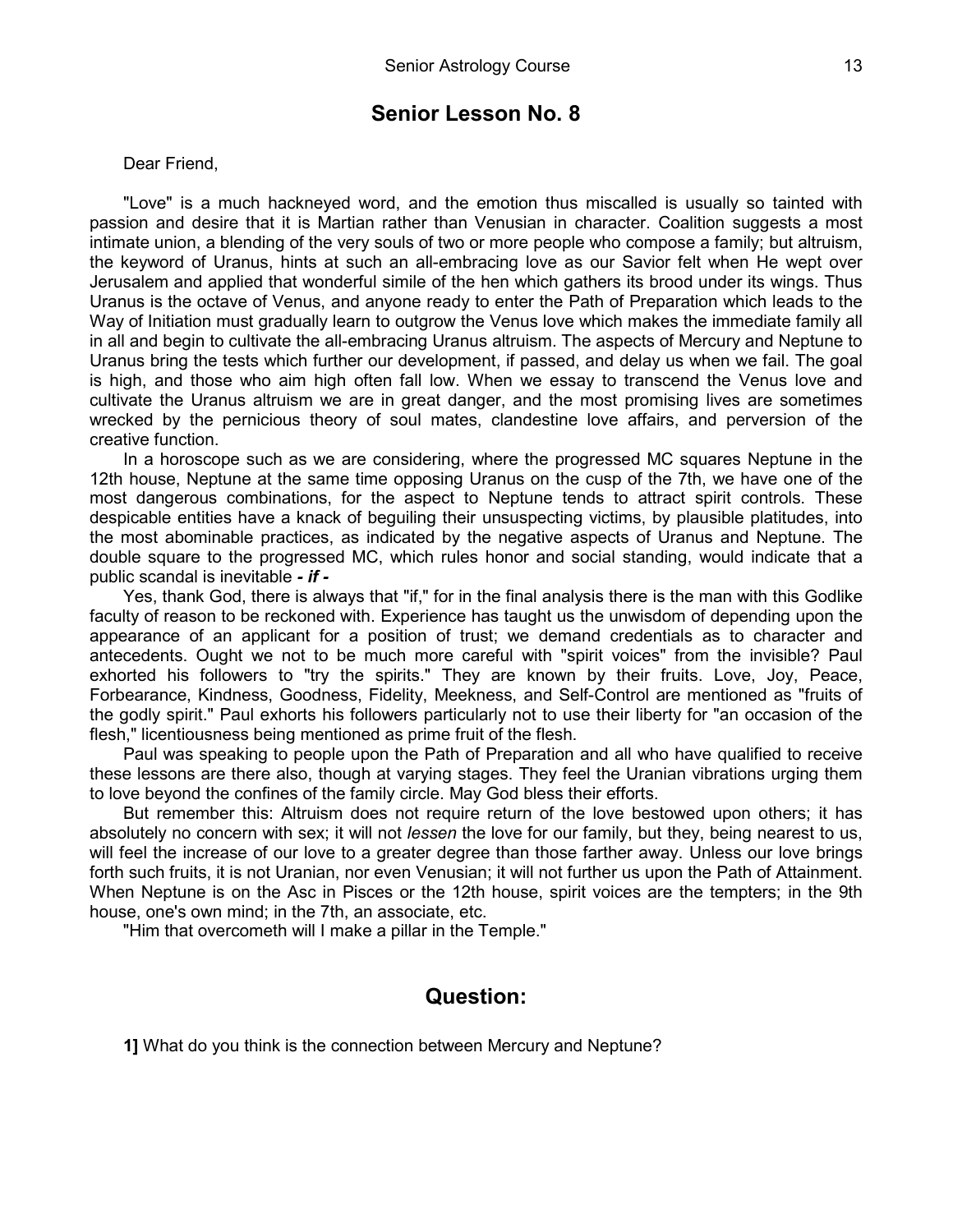#### Dear Friend,

Mercury is usually associated with reason and intelligence; to him is ascribed rule over the nervous system, which is the medium of transmission between the embodied spirit and the world without. Thus, as Neptune signifies the subhuman and superhuman intelligences who live and move in the spiritual realms of the universe, but who work with and upon us, so Mercury indicates the human intelligence focused upon the terrestrial, physical world where we live from birth to death. Therefore it may be said that Neptune is the octave of Mercury, but there is a deeper sense than this.

Reference to a textbook of anatomy or physiology will show that lengthwise fissures in the spinal cord divide it into three parts which together enclose a hollow tube. Each of these columns is ruled by one of the Hierarchies in closest touch with us; the lunar, martial, and mercurial; one or another predominating according to the stage of evolution of the individual. In the spinal canal the rays of Neptune kindle the spiritual fire whereby the human spirit is enabled to pierce the veil of flesh and contact the worlds beyond. The resulting vision is colored according to the column of the cord most actively excited.

In the childhood days of mankind the creative force which is now turned outwards to build ships, houses, railways, telephones, etc., was used inwardly to build the organs of the body, and as the surrounding physical world is photographed upon the table of a camera obscura, so the spiritual world was reflected in the spinal canal. There man first beheld the lunar God, Jehovah, whose angels were then his tutors. Later, angels who had fallen behind the standard of their compeers and whose evolutionary requirements were therefore different, forced entrance to the spinal cord of man. The spiritual inner vision of mankind faded when "their eyes were opened and they saw that they were naked"; then they lost touch with the higher self, they saw only the person, and the docile creature of Jehovah was soon transformed to a savage and a brute under the impulses of the Lucifer spirits, the Hierarchy of Mars. But by their promptings man learned to conquer material obstacles, to build outwardly and become architect of the world.

To counteract the unmitigated selfishness bred by the Martian angels and to make mankind humane, our Elder Brothers from Mercury, human like ourselves, whose high state of evolution required the high vibration generated and prevailing in close proximity to the Sun, were required to invest the spinal cord of mankind also, and through their labors civilization has taken on a different form. Mankind is again beginning to look inward, and when the mercurial ray meets the ray of Neptune in the spinal canal, man finds again his higher self—the Christ is born within.

Thus you see the connection between the Moon, Mercury, and Neptune. Those who come in touch with Neptune through the Moon become irresponsible mediums, victims of obsession, etc., but where Mercury is the gate, reason and understanding guide the aspiring spirit. An afflicted Mercury may sometimes tempt seekers to enter by the wrong door, and mental trouble may result. If aware of the danger, however, continual care and persistence usually unlock the door of the Temple, for the good forces are in ascendancy now and grow stronger as time passes.

#### **Question:**

**1]** In the horoscope we are considering, which of the two gates do you think the boy is likely to choose, the Moon or Mercury? Why?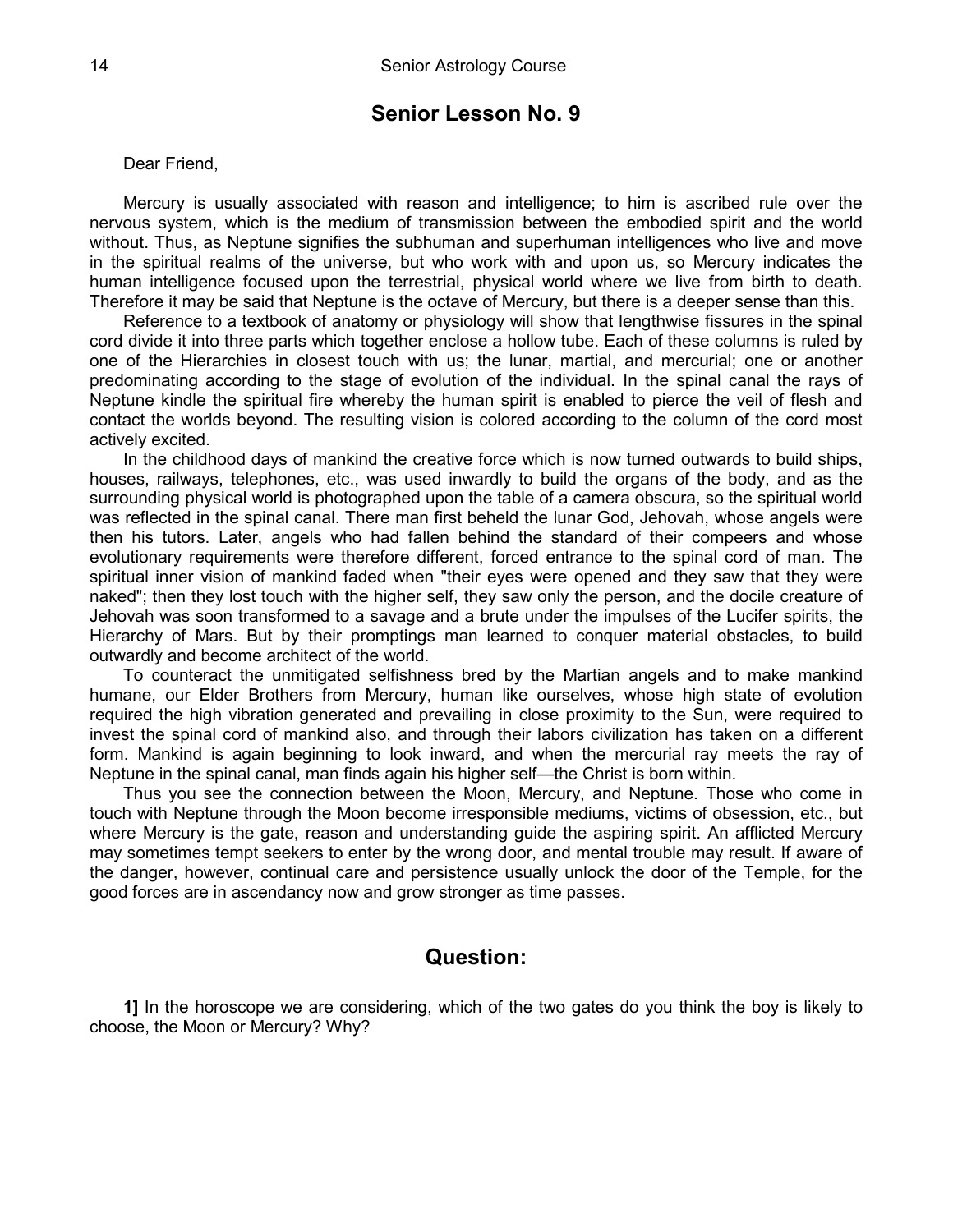Dear Friend,

In the majority of horoscopes Saturn appears as afflicted, and through him come most of our heartaches. His position in Taurus and the house of friends is unfortunate in the respects indicated in Lesson No. 3, but his elevation and powerfully good aspects to the Sun, Venus, and Uranus bring out the best qualities of this planet. Mercury is in Virgo, the sign of its exaltation, in conjunction with the Sun, and *separating* from a trine of Saturn. When a planet having a certain orbital velocity comes into aspect with another heavenly body that is slower and more ponderous, the swifter planet is said to "apply" to the trine, square, or other aspect as the case may be, from the time it comes within "orb" until the aspect is exact. Then it begins to "separate" and though it is in aspect while within the orb of six degrees or a little more, its influence is not nearly so strong as while it is applying. Take as an illustration the relation of Saturn and Mercury in the present horoscope. Saturn is in Taurus 20:09, and Mercury in Virgo 13:13, retrograde. As Mercury travels around the Sun in 88 days, and Saturn requires more than 29 years to complete its circle, it is obvious that Mercury makes and breaks every aspect with Saturn (and indeed with all the other planets except the Moon), repeatedly.

Mercury is getting nearly beyond orb of a trine to Saturn in this horoscope. It is "separating" due to its retrograde motion, but nevertheless its force will be noticeable in the boy's make-up. It will give persistence and balance to the mind which may save him from the affliction of Neptune. Mercury also goes *before* the Sun. The revolution of the earth upon its axis makes the planets seem to rise and set, and a planet in Virgo 13 (as Mercury) naturally rises before another in Virgo 18 (as the Sun). In that position Mercury, the mystic "light bearer" of the Gods, goes ahead of the spirit, signified by the Sun, with the lamp of reason and intelligence. This is a position much to be preferred to that where the Sun rises first and Mercury *follows,* for there the mystic light is behind the spirit and it requires a greater struggle to attain illumination than where Mercury precedes.

The sextile of Mercury to Jupiter, the planet of "benevolence," further attests to the inherent nobility of mind and strengthens the influence of Mercury in the horoscope.

The Moon is in the highest elevation and in Taurus, the sign of its exaltation, but it is applying to an opposition of Jupiter. Its influence in the horoscope is therefore less than that of Mercury; hence there is every reason to expect that this boy will escape the snares of mediumship and some day knock at the door of the Temple.

#### **Work for the Student:**

**1]** I would like to make sure that you understand the principle of "application" and "separation" of planets as explained; also about Mercury preceding or following the Sun. In our horoscope is Saturn applying to a trine to Uranus or is he separating?

**2]** When the Sun is in Cancer 28 and Mercury is in Leo 25, does Mercury rise before or after the Sun?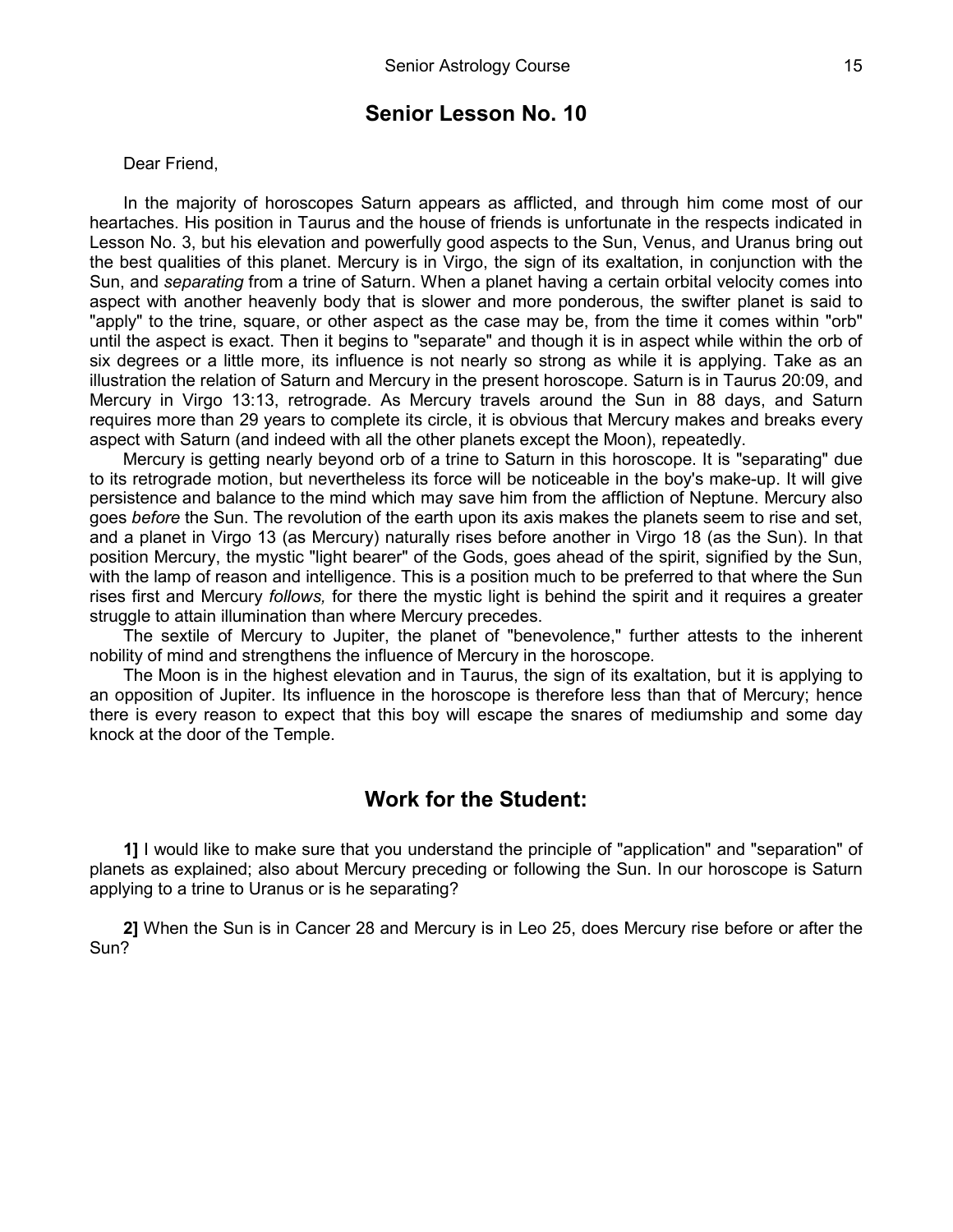#### Dear Friend,

For some time I have suspected that many students receiving the Senior Lessons know little of aspects, Standard Time, retrogradation, and kindred matters. Those who are well versed in these subjects are not caught in the trap which has snared so many Senior students attempting to answer Senior Lesson No. 10. I would advise those not well grounded in the beginnings of this science to review the lessons of the Junior Course. If you start systematically from the beginning, you will lay a sure foundation, and will not overlook the important points involved in retrogradation of planets. Saturn and Uranus are retrograde and a curious case results. To make the matter clear I refer to Junior Lesson No. 8. When you have studied retrogradation there, you will see by examination of the positions given in the ephemeris for the 12th, 13th, and 14th of September that both Saturn and Uranus are retrograding at the rate of one minute per day; thus they maintain the same distance from each other, and therefore they are neither applying nor separating.

As I believe homeopathic doses are best for beginners, I did not explain to the Junior Class that because of retrogradation a slow-moving planet may apply to one which is more swift. Thus in the present case, had Saturn been direct and Uranus retrograde both would have been applying. When that is the case their rays are most powerfully focused, and the effect is greatest. It is well worthwhile to keep these points in mind, and to be sure, when inserting the planets in a horoscope, to designate with appropriate marks those that are retrograde, for when not thus marked, astrologers assume that all are direct, and a reading based on such a misconception must necessarily be misleading.

In the present case, for instance, the *uniform* retrogradation of *both* planets weakens their influence for good, and increases their so-called "evil" tendencies. Saturn in the 11th house obstructs the boy's hopes and wishes; his friends fail him, and the retrogradation of Uranus makes it difficult for him to guard against these mishaps, although the trine between Saturn and Uranus will mitigate this to a considerable extent. Were both Saturn and Uranus direct, Saturn would apply to the trine of Uranus, and the intuitive faculty of the latter planet would impart more wisdom and forestall to a greater degree the saturnine tendencies. During a period in any horoscope when Saturn is direct and meets a retrograde Uranus by progression *in a good aspect* they bring out the very highest of their respective virtues' potential in the native; but if they meet thus in an evil configuration, they inevitably force any hidden evil to the surface, for remember, the planets inaugurate neither good nor ill, they only stir into activity tendencies which are latent within.

#### **Work for the Student:**

**1]** You will notice that during boyhood Mercury is R, but later becomes direct, and at about nineteen years after birth it forms a trine with Saturn. Tell me what will be the result, but briefly, please, for as an astrologer you should cultivate conciseness. Too many words are confusing to those for whom you read.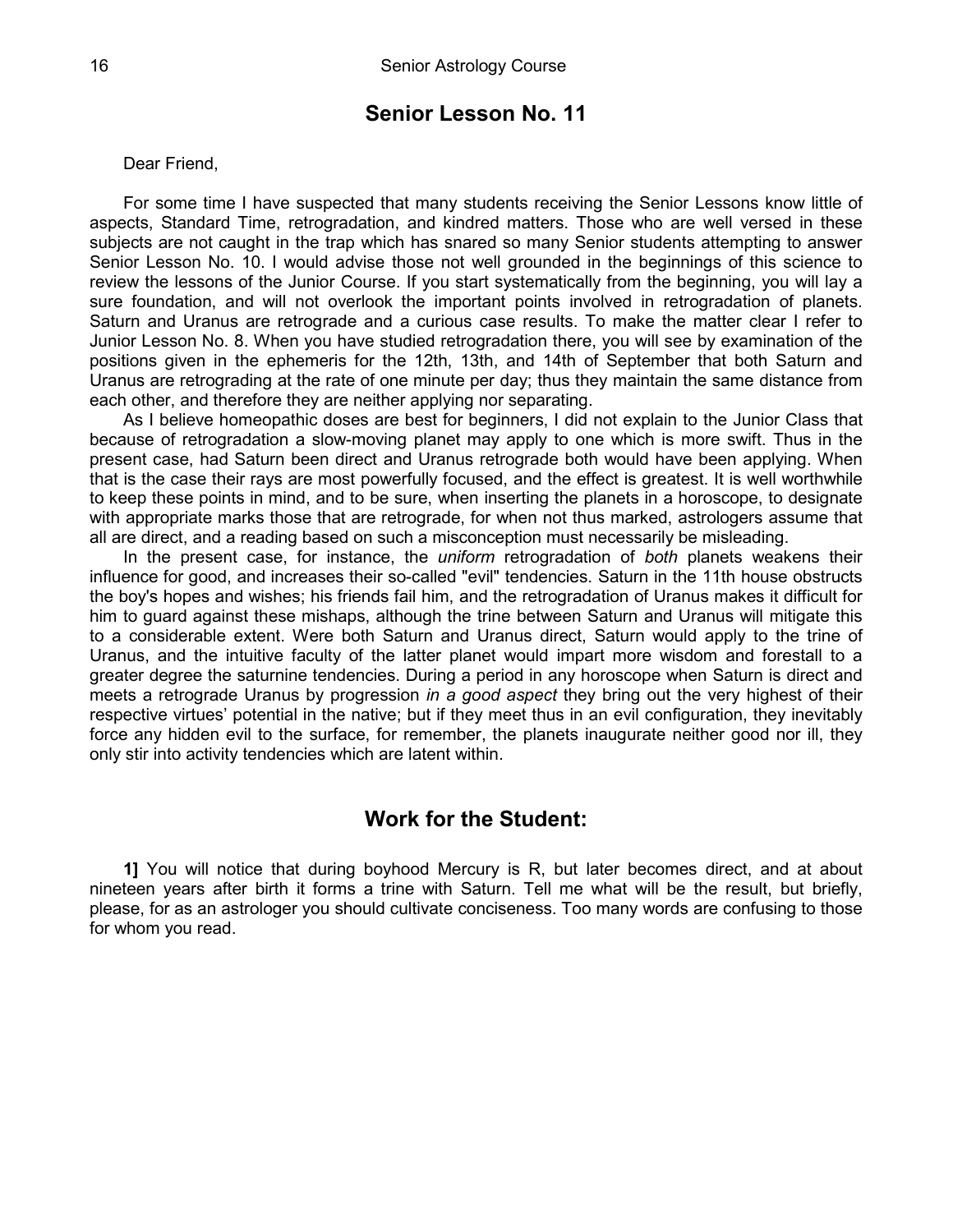Dear Friend,

Having considered the spiritual phase of our horoscope and the rocks to be avoided, let us see what weak points in the physical casement require care that health may be preserved.

Saturn is the planet of obstruction, no matter how he may be aspected. The point where his ray falls is always weak, susceptible with respect to cold, and consequently liable to contraction. In our horoscope, Saturn is placed in a fixed sign, Taurus; his elevation gives him great power, and we may judge that the boy will be liable to colds, also that the throat will at times seem to contract and produce a sense of strangulation. As a planet exercises a subsidiary effect in the opposite sign from that in which it is placed, we may judge that Jupiter in Scorpio will also exert an influence in the throat. The general nature of this planet tends to produce portliness wherever it has dominion, and we may look for enlargement of the tonsils from this configuration.

You know the sympathetic connection between the organs of sex and speech, how the boy's voice changes at puberty, and you will readily realize what is likely to happen to this boy. At that age the throat is naturally sensitive, and when Jupiter expands the tonsils and Saturn contracts the orifice of the throat, a painful condition will probably result. Without the knowledge of Astrology the majority cannot judge the passing nature of this condition, and those who are ignorant of the occult danger of removing the tonsils usually proceed to have the operation performed.

Puberty occurs about the time when the Moon by progression passes in opposition to its natal place. In this horoscope there are about 16 degrees between the radical Moon and Saturn. The usual motion of the progressed Moon is about one degree per month. During the 16 months while she passes in opposition to her radical place, the conjunction to Jupiter, and the opposition to Saturn the above mentioned condition of the throat will be worse. Once the critical period is past, relief will come naturally without aid from the knife.

Regarding the effect of removing the tonsils: these are ruled by Taurus, one of the signs of Venus. There is great sympathy between signs ruled by the same planet. Libra, the other Venus sign, rules the kidneys. Removal of the tonsils from the Taurus region affects secretion of urine in the Libra region. Therefore when we remove the tonsils from a child we create a tendency to gout and rheumatism in later years.

This is an important point of great value to parents and astro-health adjusters which we hope will save the coming generation much suffering.

Yours in fellowship, Max Heindel

#### **This Lesson Ends the Senior Astrology Course**

We congratulate you for having completed The Rosicrucian Fellowship Senior Astrology Course. We invite you to continue your studies with our Senior Extension Astrology Course. In order to receive the Senior Extension Astrology Course, please do the following: **1)** Take the horoscope you calculated at the end of the Junior Astrology Course (25 Oct 1911, 7:54 AM Standard Time, 93 West, 38 North see page 25 for data needed), lessons 1 - 9 and 10 - 19, and progress this chart for 30, 50, and 70 years. Tell us about the relationship between the progressed MC and the progressed Ascendant at each of these times and what might be indicated; **2)** What planet rules in this person's chart, and why?; **3)** Please give us your advice to the parents of this person based on what you see in the horoscope; **4)** Based on the progression of the MC, what periods in this person's life might be the most dangerous?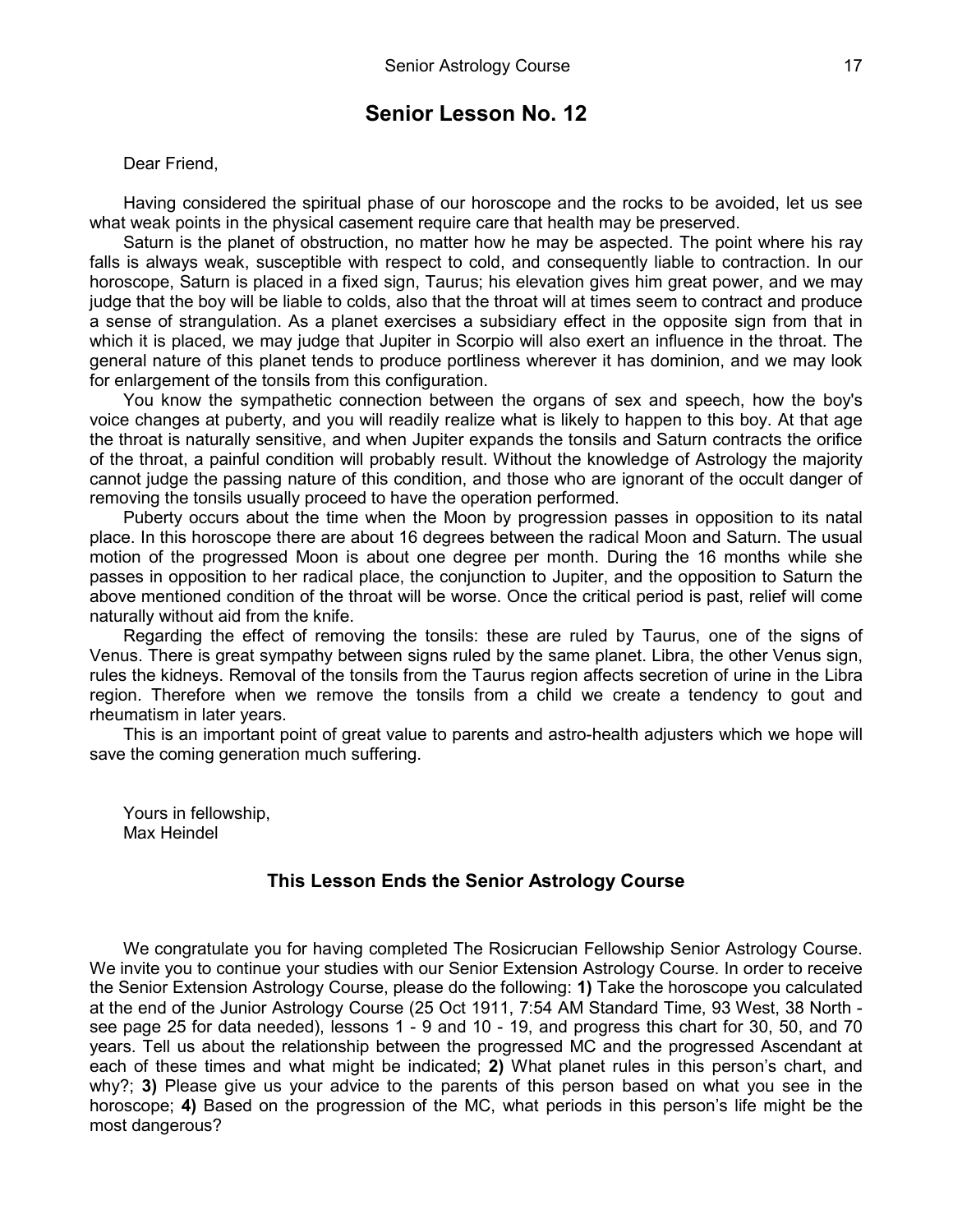## **Answers to Lesson No. 1**

|                                    | Horoscope Data Sheet                                                                              |                                      |                                                        |                      |                                                                                                         |                  |                  |                |                         |
|------------------------------------|---------------------------------------------------------------------------------------------------|--------------------------------------|--------------------------------------------------------|----------------------|---------------------------------------------------------------------------------------------------------|------------------|------------------|----------------|-------------------------|
|                                    | Name SENICR LESSON No.1                                                                           |                                      |                                                        |                      | $\bm{\mathcal{X}}$                                                                                      |                  |                  |                |                         |
|                                    | Place Seattle Washington                                                                          |                                      |                                                        | $g^{\lambda}$        |                                                                                                         |                  | $3\frac{1}{2}$   |                |                         |
|                                    |                                                                                                   |                                      |                                                        |                      | 5 02<br>36 <del>87</del>                                                                                |                  | $\otimes$        | 贤              |                         |
|                                    | Lat $\frac{118}{122}$ Worth en $\frac{17}{17}$ N                                                  |                                      |                                                        | $\frac{2}{66}$ R     |                                                                                                         | 投                | $\frac{9}{58}$   | $\frac{15}{3}$ |                         |
| Long                               |                                                                                                   |                                      | $\frac{21}{2}$                                         |                      |                                                                                                         |                  |                  |                |                         |
|                                    | Month September                                                                                   |                                      |                                                        |                      | 10 <sub>1</sub>                                                                                         | $\mathbf S$      |                  |                |                         |
| Birth date $\int_{\text{Day}}$ 12. |                                                                                                   |                                      |                                                        |                      | 11                                                                                                      | A<br>7           |                  |                | 24<br>$\mathbf{S}$      |
|                                    | $r_{\text{ear}}$ 1911                                                                             | $rac{23^{5}}{149}$<br>$\frac{24}{5}$ | ليا <u>وه</u> °µ                                       |                      | 12<br>$\mathcal{S}$ r:                                                                                  |                  | 仅 25°38 光        |                | 79                      |
|                                    | $H_r$ , $\Omega_{\mathcal{Q}}$ , $\text{Min. } 50$ , $\frac{\text{A.M.}}{\text{M/m}}$ (Std. Time) | 33                                   |                                                        |                      |                                                                                                         | 6                |                  |                | ڏڌ                      |
| Std. Time                          | XXXXXXXXXX<br>Pacific<br><b>XXXXXXXXX</b>                                                         |                                      |                                                        |                      | э                                                                                                       | 4                |                  | $21^{\circ}$   | eco<br>"                |
|                                    | Cross out all time zones except your own                                                          |                                      | d)                                                     |                      |                                                                                                         |                  |                  |                |                         |
|                                    | True Local Time 0:42 A.M.                                                                         |                                      | $\mathbf{J}^{\mathbf{S}_\bullet}_{\mathbf{S}_\bullet}$ |                      |                                                                                                         |                  | 药                |                |                         |
| Cale. Sid. Time                    | 0:02:28                                                                                           |                                      |                                                        |                      |                                                                                                         |                  |                  |                |                         |
|                                    | Nearest Sid. Time. 0:03:40                                                                        |                                      |                                                        | $\mathfrak{m}_{3^o}$ |                                                                                                         |                  | mogo             |                |                         |
|                                    | Greenwich Mean Time. 8:50 A.M. Sept. 12<br>Adj. Calc. Date Oct. 30, 1911                          |                                      |                                                        |                      |                                                                                                         | ما <del>-ت</del> |                  |                |                         |
|                                    |                                                                                                   |                                      |                                                        |                      |                                                                                                         |                  |                  |                |                         |
| Elements                           | Planets                                                                                           |                                      | PLANETS'<br>Declination                                |                      |                                                                                                         | <b>ASPECTS</b>   |                  |                |                         |
|                                    | Cardinal $41.4C + MC \cdot AS$                                                                    |                                      |                                                        | ď                    | $\ast$                                                                                                  | □                | Δ                | 8<br>ञ्च       |                         |
| Fixed<br>$\leq$                    | <u> D25 BV </u>                                                                                   | $\odot$                              | $\frac{1}{2}$ : 31<br>5:20                             | ₽₽<br>$\odot$        | ≩¥≴<br>⊈∧ร                                                                                              | $\mathcal{Q}$    | <u>ち渋</u>        | <b>QNOT</b>    | ≩≨                      |
| Common $\leq$                      |                                                                                                   |                                      |                                                        |                      |                                                                                                         |                  |                  |                |                         |
|                                    |                                                                                                   | Q                                    |                                                        |                      |                                                                                                         |                  | ち氷               |                | ⊙ă                      |
| Fiery                              | <u>ଚହ⊈ଟ୍କ ⊗</u><br>M.C                                                                            | ö                                    | $4:03$ $\odot$                                         |                      | 2.                                                                                                      |                  |                  | ⊗.             | QQ                      |
| Earthy                             |                                                                                                   | D                                    | 13:17                                                  | $\Omega_{\rm s}$     | <u> ୧ ର</u>                                                                                             |                  |                  | 2              | Ļ                       |
| 2.                                 |                                                                                                   | Ņ                                    | 15:26                                                  |                      | $\mathfrak{L}$ as.                                                                                      |                  | ⊙ਨੌਮਿ            |                | $\frac{2}{\mathcal{L}}$ |
| Airy                               |                                                                                                   | $\overline{\mathcal{L}}$             | 14:24                                                  |                      | ල ප                                                                                                     |                  | 60               |                | ちり                      |
| Watery<br>Essentially <sub>1</sub> | 5 4 4 4 5 0 8                                                                                     | \$                                   | 19:07                                                  | $\mathfrak{P}$       | MC.                                                                                                     |                  |                  |                |                         |
| Dignified                          |                                                                                                   | Ħ                                    | 21:34                                                  |                      | NC                                                                                                      |                  | <u>Θ₽5 Ψ As.</u> |                | 44.45                   |
| Exalted                            | $\phi \, \omega$                                                                                  | $\ddot{\ddot{\cdot}}$                | 20:53 AS                                               |                      | 025                                                                                                     |                  |                  | 꾟              | F. as                   |
| Detriment <sup>0</sup>             |                                                                                                   | Ŷ                                    | 17:05                                                  | 3                    | $\mathfrak{D}% _{T}=\mathfrak{D}_{T}\!\left( a,b\right) ,\ \mathfrak{D}_{T}=C_{T}\!\left( a,b\right) ,$ | <u>Q nc</u>      |                  |                |                         |
| Fall                               |                                                                                                   | $\Omega$                             |                                                        | D.                   |                                                                                                         |                  |                  |                |                         |
| Angular                            | පි                                                                                                |                                      |                                                        |                      |                                                                                                         |                  |                  |                |                         |
| Critical<br>9<br>Degree            | HC<br>00                                                                                          | $\frac{9}{\text{Asc}}$               | 71 - 22<br>21:12<br>0:18                               | $\mathcal{Q}$        | ⊙₽5                                                                                                     |                  |                  | Ж              |                         |
| Ruler                              | DASC.<br>' LHARTIGLERI<br>See Explanation Legal                                                   | $\sum_{M,G}$<br>る                    | 7:31                                                   |                      | ♂₩<br>D                                                                                                 | .ହ               | $\overline{2}$   | DRNOT<br>ර ර   |                         |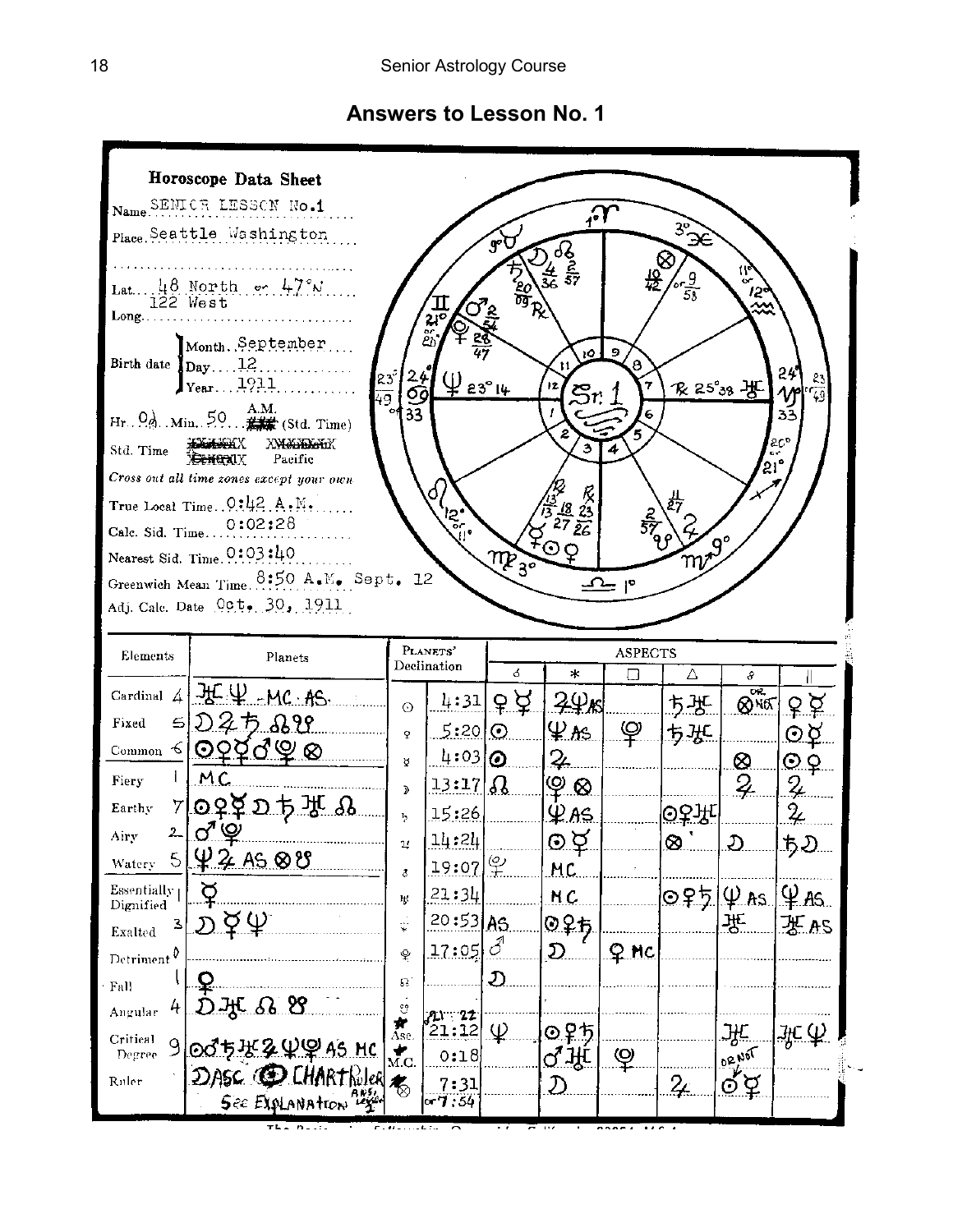|         | TRUE LOCAL TIME                                                                                                                                         |                                                                                                                                           |                                           |                                   |                  | н                | м                                   | S                           |             |
|---------|---------------------------------------------------------------------------------------------------------------------------------------------------------|-------------------------------------------------------------------------------------------------------------------------------------------|-------------------------------------------|-----------------------------------|------------------|------------------|-------------------------------------|-----------------------------|-------------|
|         | (If Daylight Saving Time in effect, subtract one hour)<br>Degrees birthplace is East or West of Standard Time Meridian in use at birth -                |                                                                                                                                           |                                           |                                   |                  | 12.              | 50                                  | 00                          | А.М.<br>溶凝  |
|         | Multiply this number of degrees by 4 minutes, equals<br>(Add if birthplace is East of this Meridian<br>Subtract if birthplace is West of this Meridian) |                                                                                                                                           |                                           |                                   |                  | $-00$            | Œ                                   | ΟO                          |             |
|         |                                                                                                                                                         |                                                                                                                                           |                                           |                                   |                  | 12               | 42                                  | 00                          | A.M.        |
|         | SIDEREAL TIME                                                                                                                                           |                                                                                                                                           |                                           |                                   |                  |                  |                                     |                             | 突张          |
|         | Sidereal Time (S.T.) at Greenwich for noon previous to T.L.T. of birth                                                                                  |                                                                                                                                           |                                           |                                   |                  | 11               | 17                                  | 00                          |             |
|         | Correction of 10 seconds for each 15 degrees of Longitude (10/15 or $\frac{26}{3}$ x Long.)<br>(Add if West Longitude. Deduct if East Longitude)        |                                                                                                                                           |                                           |                                   |                  | 00               | 01                                  | 21                          |             |
|         | Interval between previous noon and true local time of birth                                                                                             |                                                                                                                                           |                                           |                                   |                  | 12               | $\frac{1}{2}$                       | 00                          |             |
|         | Add correction of 10 seconds per hour of interval                                                                                                       |                                                                                                                                           |                                           |                                   |                  | 00               | 02                                  | 07                          |             |
|         | Gives Sidereal Time (S.T.) at birthplace at birth hour                                                                                                  |                                                                                                                                           |                                           |                                   |                  | OΟ               | 02                                  | 28                          |             |
|         |                                                                                                                                                         |                                                                                                                                           |                                           |                                   |                  | 00               | 03                                  | 40                          |             |
|         | <b>GREENWICH MEAN TIME</b>                                                                                                                              |                                                                                                                                           |                                           |                                   |                  | ٥o               | 42                                  | OO                          | A.M.<br>PAX |
|         | Multiply this number of degrees by 4 minutes, equals $\ldots$ , 4. $X$ , 122. = $\mu$ 88m =                                                             |                                                                                                                                           |                                           |                                   |                  | 08               | 08                                  | CO.                         |             |
|         | (Add, if West Longitude. Deduct if East Longitude)                                                                                                      |                                                                                                                                           |                                           |                                   |                  | 08               | 50                                  | 00                          | A.M.        |
|         |                                                                                                                                                         |                                                                                                                                           |                                           |                                   |                  | 03               | 10                                  | 00                          | 海纹          |
|         |                                                                                                                                                         |                                                                                                                                           |                                           |                                   |                  |                  |                                     |                             |             |
|         |                                                                                                                                                         |                                                                                                                                           |                                           |                                   |                  |                  |                                     |                             |             |
|         | Logarithm for this interval (Permanent Logarithm)                                                                                                       |                                                                                                                                           |                                           |                                   |                  | 0.8796           |                                     |                             |             |
|         |                                                                                                                                                         | POSITIONS OF THE PLANETS $\otimes$ = $(\overline{AS} + \mathfrak{D})$ - $\odot = \otimes = \mathfrak{F}$ = $\mathfrak{F}$ 10:42 $\approx$ |                                           |                                   |                  |                  |                                     |                             |             |
| V.      |                                                                                                                                                         | ত<br><b>BUN</b>                                                                                                                           | ē.<br><b>VENUS</b>                        | ñ<br><b>MERCURY</b>               | Ъ<br><b>MOON</b> | đ<br><b>MARS</b> |                                     | <b>SATURN</b>               |             |
| Decl.   |                                                                                                                                                         |                                                                                                                                           |                                           |                                   |                  |                  |                                     | ь                           |             |
|         |                                                                                                                                                         | TTP                                                                                                                                       |                                           | $\eta_{\boldsymbol{\mathcal{I}}}$ |                  | ℡                |                                     | 20:09 R                     |             |
|         |                                                                                                                                                         |                                                                                                                                           |                                           |                                   |                  |                  |                                     | JUPITER                     |             |
|         | Sept. 12<br>$\mu$ : $04$ Coming Noon Position (after G.M.T.)                                                                                            | 18:35                                                                                                                                     | .23:21                                    | . 13:06.                          | ايا2: 6.         | .2:57            |                                     | 21                          |             |
|         | Sept. 11                                                                                                                                                |                                                                                                                                           |                                           |                                   |                  | 2:32             |                                     | 11:27<br><b>UPANUS</b><br>W |             |
|         |                                                                                                                                                         | 0:58                                                                                                                                      | 0:35                                      | 0:54                              | 13:42            | 0:29             |                                     | 25:38                       | R           |
| .6045   |                                                                                                                                                         |                                                                                                                                           |                                           |                                   |                  |                  |                                     | <b>NEPTUNE</b>              |             |
|         |                                                                                                                                                         |                                                                                                                                           |                                           |                                   |                  |                  |                                     |                             |             |
|         | $\cdot$ 8796<br>Permanent Logarithm                                                                                                                     |                                                                                                                                           | $0.8796$ , 0.8796, 0.8796, 0.8796, 0.8796 |                                   |                  |                  | 7.23.14<br><b>PLUTO</b><br>Ŷ        |                             | 69          |
| $-4841$ | ്. m of Logarithms                                                                                                                                      | 2.2745                                                                                                                                    |                                           | 2.4939 2.3056 1.12312.6400        |                  |                  |                                     | 28։կ7                       | ᄑ           |
|         | i ravel During Interval (Direct planets: add<br>$0:47$ to previous noon position if G. M. T. is P. M.;<br>deduct from coming noon position if G. M. T.  | 0.08                                                                                                                                      | 0.05                                      | 0.07                              | 1,48             | 0.03             | <b>DRAGON'S</b><br><b>HEAD</b><br>a |                             |             |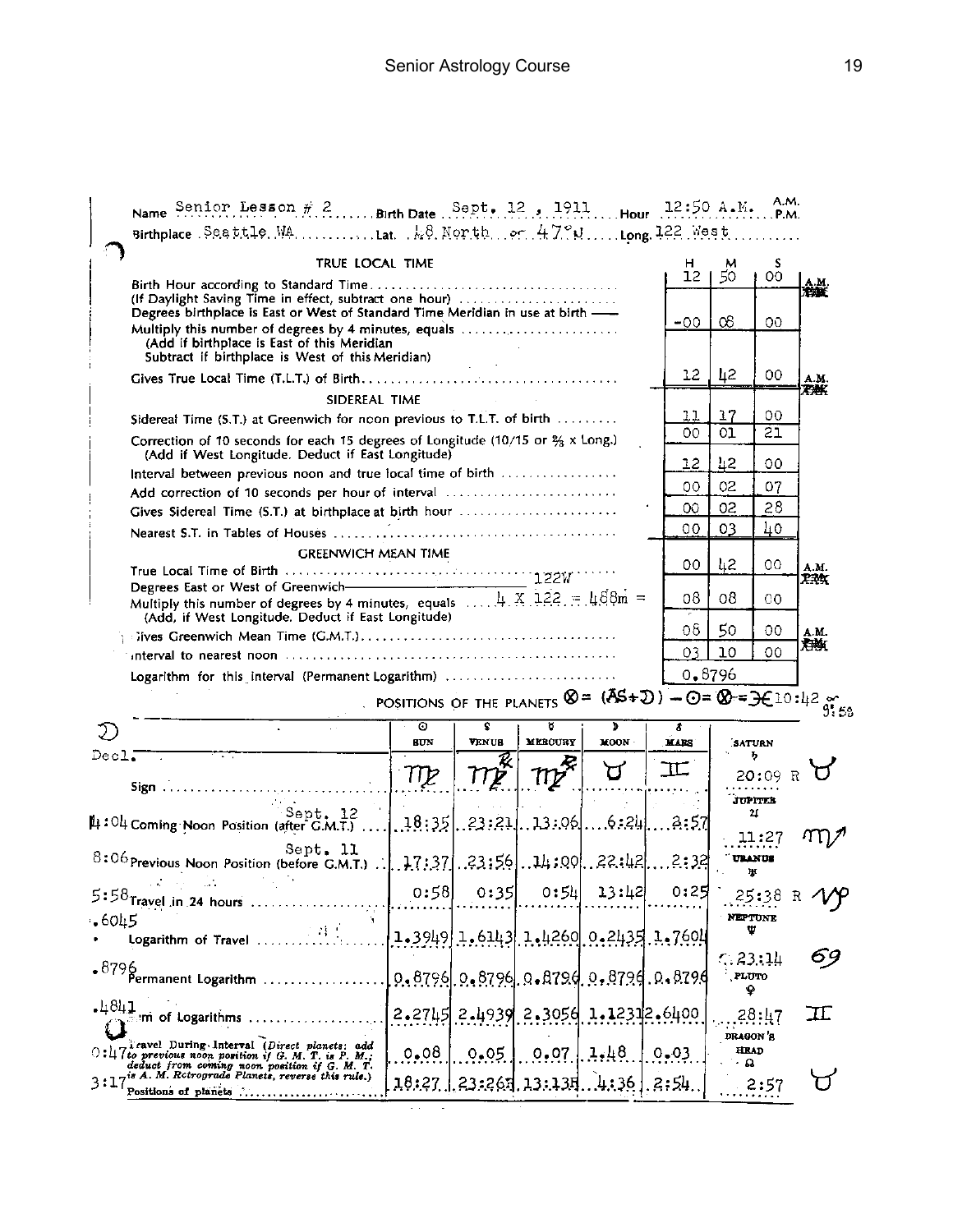## **Answers to Lesson No. 2**

### **Cusps progressed 45 years to October 27, 1911:**

| S.T. Noon previous to birth (October 26):   | 14-14-00        |
|---------------------------------------------|-----------------|
| Correction for 122° W. Long:                | $01 - 21$       |
| Interval from previous noon to prog. birth: | 12-42-00        |
| Correction for interval:                    | $02 - 07$       |
|                                             | 26-59-28        |
|                                             | $-24 - 00 - 00$ |
| S.T. on progressed birthday:                | $02 - 59 - 28$  |
| Nearest S.T. in Tables of Houses:           | $02 - 58 - 07$  |
|                                             |                 |
| Progressed Asc:                             | Leo 26.42       |
| Radical ASC:                                | Cancer 24.33    |
| Travel of Asc:                              | 32.09           |
|                                             |                 |
| Progressed MC:                              | Taurus 17.00    |
| Radical MC:                                 | Aries 01.00     |
| Travel of MC:                               | 46.00           |
| Travel of Asc:                              | 32.09           |
|                                             | 13.51           |

Since the MC has moved almost 3/2 over the Asc (MC moves almost three degrees to every two traveled by the Asc), it is evident that opportunities for soul growth will be presented, whether the native takes advantage of them or not.

*Note:* Ruler of the Chart for Senior Lesson No. 2 (September 12, 1911). Reference, *The Message of the Stars,* pp. 419-421.

In most cases the ruler of the Asc is the ruler of the chart; but, when by aspect, the planet ruling the Asc is weak, receives no support, and another planet shows greater strength, then another planet may become ruler of the chart. In every case the ruler of the Asc is important (especially in Medical Astrology), though not always the ruling planet. In Senior Lesson No. 2 *the Sun is ruler of the chart* see the aspects to the Sun and Mercury showing the strength of the Virgo planets (Sun in particular). Note, the Moon has no supporting aspects and *in relation to either Moon or Mercury, both need an avenue of expression* as they have no basic nature of their own, but take on the conditions of a sign, house and aspect (see *The Message of the Stars,* p. 193 and 219). Therefore, strength of will manifests (Sun and Mercury) and the *Sun is Ruler of the Chart.*

#### **Answers to Lesson No. 3**

#### **"Advice to Parents"**

The parents of this child should, first of all, try to make his early environment as pleasant and uplifting as possible. With Neptune on the Asc, the native is very sensitive to conditions about him, and as the early years are so important in developing proper ideals and habits, he should be carefully protected from unwholesome influences.

An effort should be made to encourage initiative (to overcome an unaspected Mars) and the problem of diet will need careful attention. A tendency to excess must be avoided (Moon opposing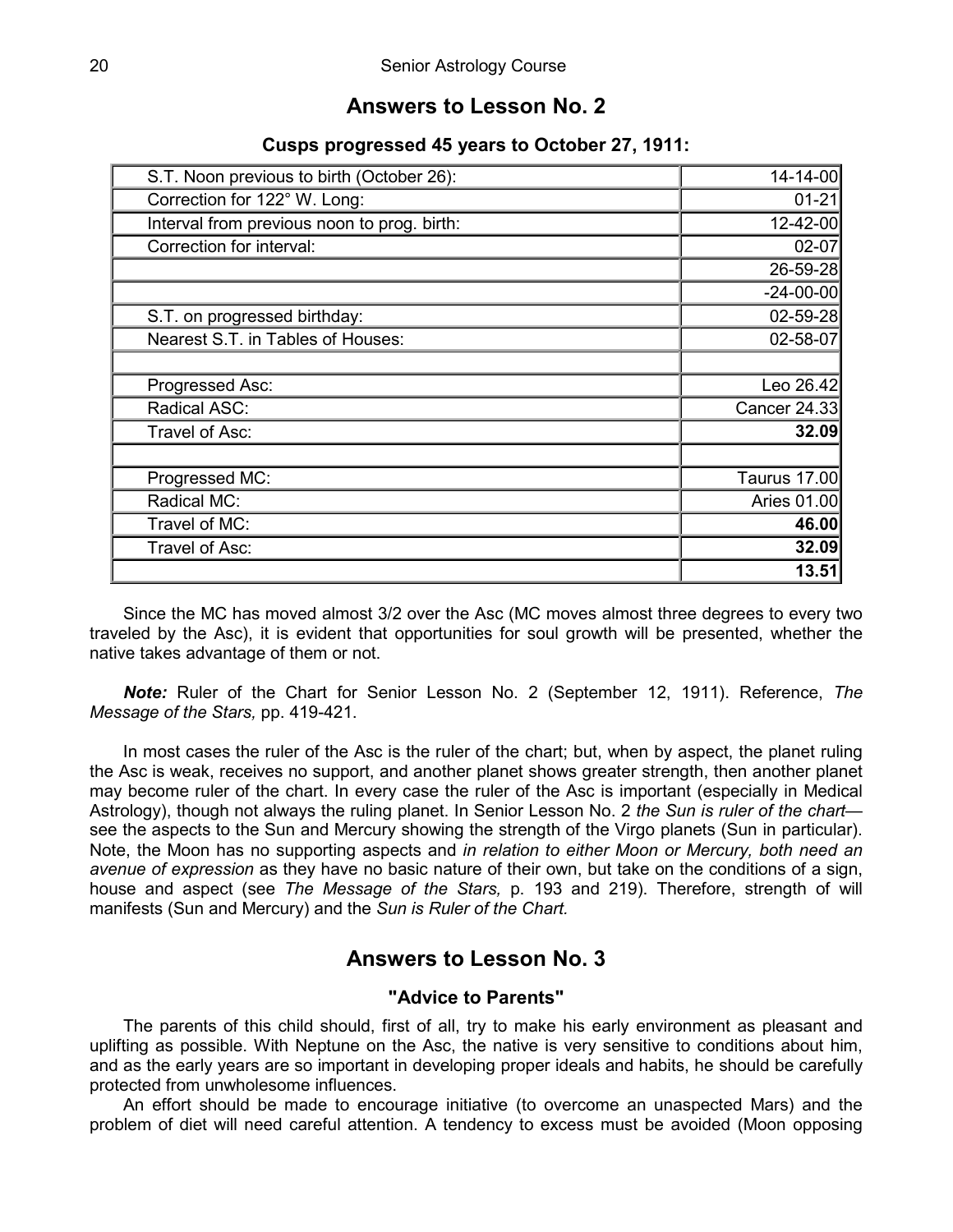Jupiter). Not being of very robust health, he should be taught early to form a taste for simple, nourishing food, and the habit of moderate exercise. Kindness, understanding, and reason in matters of discipline will always accomplish the desired end.

As this child has unusual mental and spiritual tendencies, the parents should endeavor to provide him with the best possible opportunities for developing his inner faculties. Education along literary and dramatic lines should be stressed, as the boy has much talent for both writing and acting. The Sun, Mercury, and Venus in Virgo, in the third house, well aspected to Jupiter, Neptune, Uranus, and Saturn would give him a wonderful ability to express, perhaps better through writing, as Neptune in Cancer on the Asc would cause a reticence at times before the public. This last configuration would also give him much understanding of spiritual truth, and the planets in Virgo would indicate a desire to serve or write for the benefit of humanity. Jupiter in the 5th house would favor publication.

As Neptune and Uranus are in opposition, the child should be trained along positive lines, and taught the dangers of negative spiritual development. The sextile and trine of Saturn, Sun and Venus to the two mystery planets, Uranus and Neptune, should give sufficient ability to withstand any negative influences, provided the *will* and *individuality* are developed. Development of will power should be given an important place in his training.

The progression of the angles reveals that there is little difference in the gain of the MC over the Asc during the periods covered. Therefore, opportunities for spiritual growth will be about the same in all decanate (10 year) periods of life up to forty years.

| S.T. for October 1: | 12-36-00      |
|---------------------|---------------|
| Correction:         | $1 - 21$      |
| Interval:           | 12-42-00      |
| Correction:         | $2 - 07$      |
|                     | $1 - 21 - 28$ |
| Nearest S.T.:       | $1 - 21 - 20$ |

**Progressed 20 years to October 2, 1911:**

|           | МC          | Asc          |
|-----------|-------------|--------------|
| 20 years: | Aries 22:00 | Leo 09:03    |
| Birth:    | Aries 01:00 | Cancer 24:33 |
| Travel:   | 21:00       | 14:30        |

In the first 20 years the MC moves 21 degrees and the Asc 14:30 deg. The MC/Asc ratio  $(21/14:30) = 1.45$ 

#### **Progressed 30 years to October 12, 1911:**

| S.T. for October 11: | 13-15-00      |
|----------------------|---------------|
| Correction:          | $1 - 21$      |
| Interval:            | 12-42-00      |
| Correction:          | $2 - 07$      |
|                      | $2 - 00 - 28$ |
| Nearest S.T.:        | $1 - 59 - 17$ |

|           | МC           | Asc       |
|-----------|--------------|-----------|
| 30 years: | Taurus 02:00 | Leo 16:00 |
| 20 years: | Aries 22:00  | Leo 09:03 |
| Travel:   | 10:00        | 06:57     |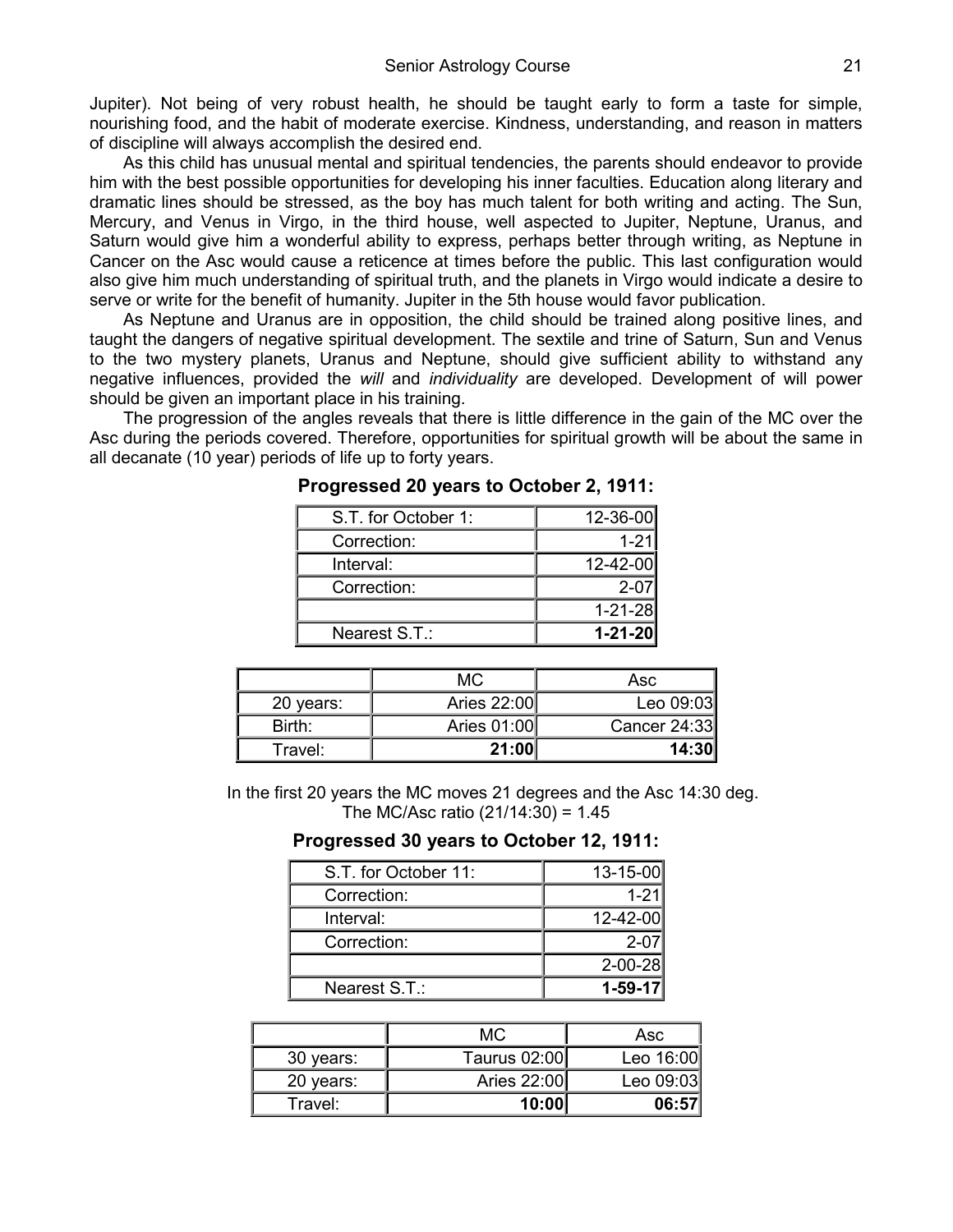In the next 10 years the MC advances 10 degrees and the Asc 6:57. The MC/Asc ratio  $(10/6:57) = 1.44$ 

| S.T. for October 21: | 13-55-00      |
|----------------------|---------------|
| Correction:          | $1 - 21$      |
| Interval:            | 12-42-00      |
| Correction:          | $2 - 07$      |
|                      | $2 - 40 - 28$ |
| Nearest S.T.:        | $2 - 42 - 10$ |

#### **Progressed 40 years to October 22, 1911:**

|           | МC                  | Asc       |
|-----------|---------------------|-----------|
| 40 years: | <b>Taurus 13:00</b> | Leo 23:48 |
| 30 years: | Taurus 02:00        | Leo 16:00 |
| Travel:   | 11:00               | 07:48     |

In the next 10 years the MC advances 11 degrees and the Asc 7:48. The MC/Asc ratio  $(11/7:48) = 1.41$ .

The ratio of motion of MC/Asc is about constant in all three periods, with the MC moving faster. When the ratio is 1.5 which is 3 to 2, it seems to be regarded as an indication for great intellectual and spiritual opportunity. Thus, each period offers about the same proportion of greater opportunities for intellectual and spiritual growth.

#### **Answers to Lesson No. 4**

The native will be 21 years of age when the progressed MC squares Neptune.

This period indicates a time when there may be temptations to attempt spiritual development or awareness through undesirable means. Problems may present themselves wherein the native must learn to distinguish between the true and the false, or illusory, in spiritual matters. Positive spiritual growth can be realized during this period by overcoming temptations through the use of Will Power and by striving to develop a clear understanding concerning the true nature of spiritual matters so as not to be misled by deceptive appearances.

Working of question: 21 years gives October 3rd. Noon previous is October 2nd.

| S.T. for Oct. 2nd: | 12-40-00           |
|--------------------|--------------------|
| Correction:        | $1 - 21$           |
| Interval:          | 12-42-00           |
| Correction:        | $2 - 07$           |
|                    | 25-25-28           |
|                    | or 1-25-28         |
| Nearest S.T.:      | $1 - 25 - 06$      |
| MC:                | <b>Aries 23:00</b> |
| Asc:               | Leo 06:34          |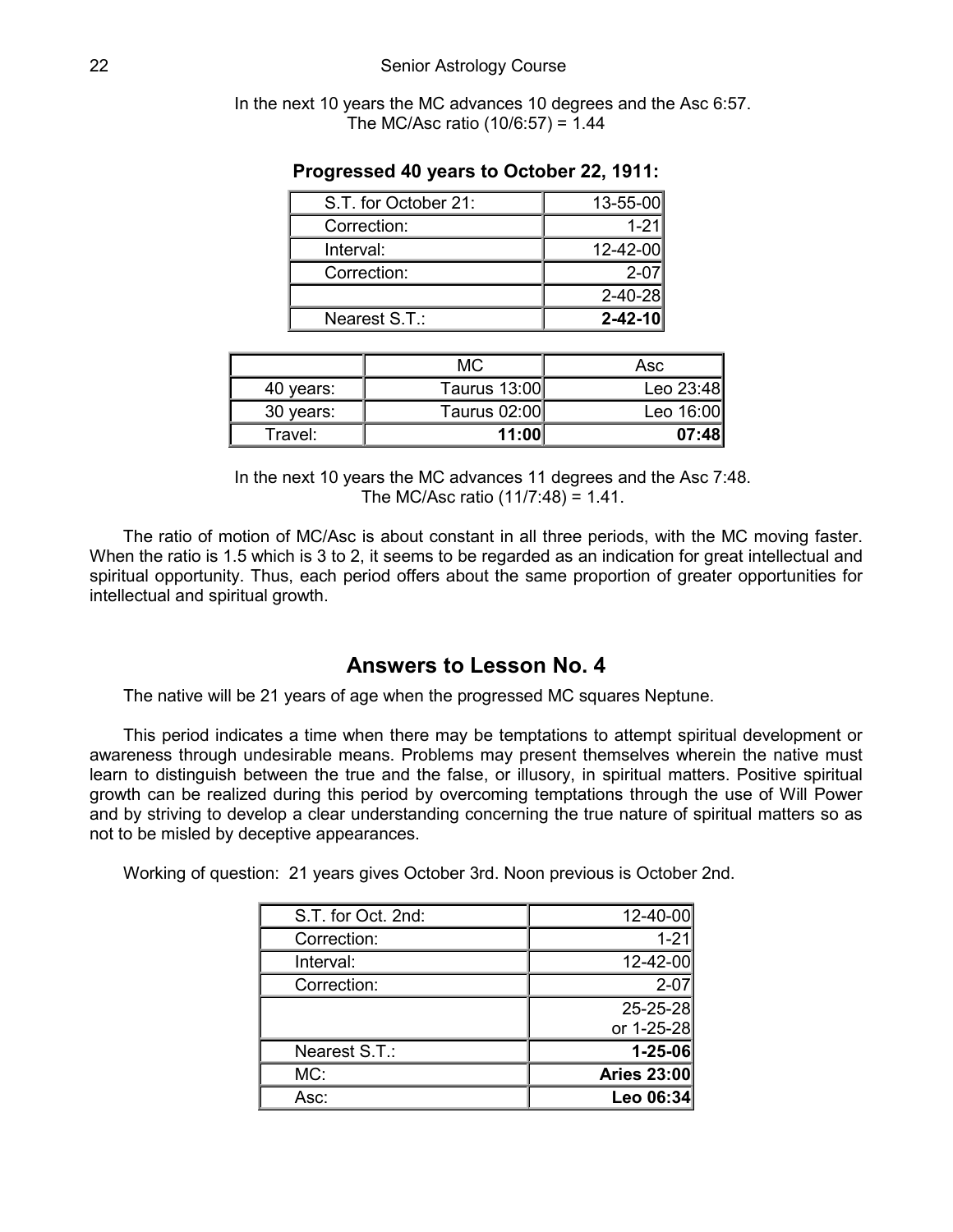#### **Answers to Lesson No. 5**

When a planet is located in the upper part of the 12th house its influence is confined mainly to that house, and if the planet is very near to the 12th house cusp (but in the 11th house) it will tend to exert some overlapping influence into the 12th house also. The 12th house alone indicates such things as opportunities for self-sacrifice, potential sources of self-undoing, and secret sorrows, also those things which we keep hidden within ourselves. When a planet is in the 12th house, but close to the Asc it acquires dominion over the physical body and personality as well.

#### **Answers to Lesson No. 6**

If Neptune had been in the 7th house squared by the progressed MC, the native would have been subject to temptations and deceptions from all 7th house affairs: the public in general, competitors, partners, opponents in litigation, and rivals.

#### **Answers to Lesson No. 7**

The keywords of Venus are coalition, harmony, and beauty. It is the planet of attraction and personal love; the love for one's mate and family, and for all that is beautiful in life.

The keyword of Uranus is altruism. It is the planet of universality, signifying that all-embracing love and compassion which Christ Jesus felt. When the Venus love, through disappointment and sorrow has become selfless, it has been transmuted into the sublime altruism of Uranus, knowing no race, creed, or family. Thus we may say that Uranus is the higher octave of Venus.

Physiologically, also, there is a connection between the two planets. Venus rules the thymus gland, while Uranus rules the pituitary body. Both, though in different ways, are glands of nutrition and growth. Pituitary extract is given to women to artificially stimulate the labor pains, thus shortening the suffering attendant at childbirth. Surely it points to a connection between the two planets that the pains of birth—partly due to the Venusian qualities of attraction and coalition—are so greatly helped by an extract of the gland which is ruled by her higher octave, Uranus.

#### **Answers to Lesson No. 8**

Mercury is associated with reason and intelligence; to him is ascribed rule over the cerebro-spinal system, which is the medium of transmission between the embodied spirit and the world without. He is a focus through which the faculty of reason finds expression in the human being as a brake upon the lower nature, bringing responsibility and individualized consciousness.

Neptune signifies the sub and superhuman intelligences who live and move in the spiritual realms of the universe, but who work with and upon us. A cosmic consciousness is developed under the ray of Neptune, and genius is expressed.

From Mercury to Neptune is the path of Divinity. Under reason we practice the art of self-mastery. Neptune rewards us with a crown of wisdom. Mercury makes us independent of the group and race spirits, while Neptune unites us in fellowship with the gods.

We may therefore say that Neptune is the higher octave of Mercury.

#### **Answers to Lesson No. 9**

The gateway which our subject will choose is not likely to be the Moon, or emotion, but Mercury, or reason. The Moon, ruler of the Asc, is elevated and in the sign of her exaltation, Taurus. She also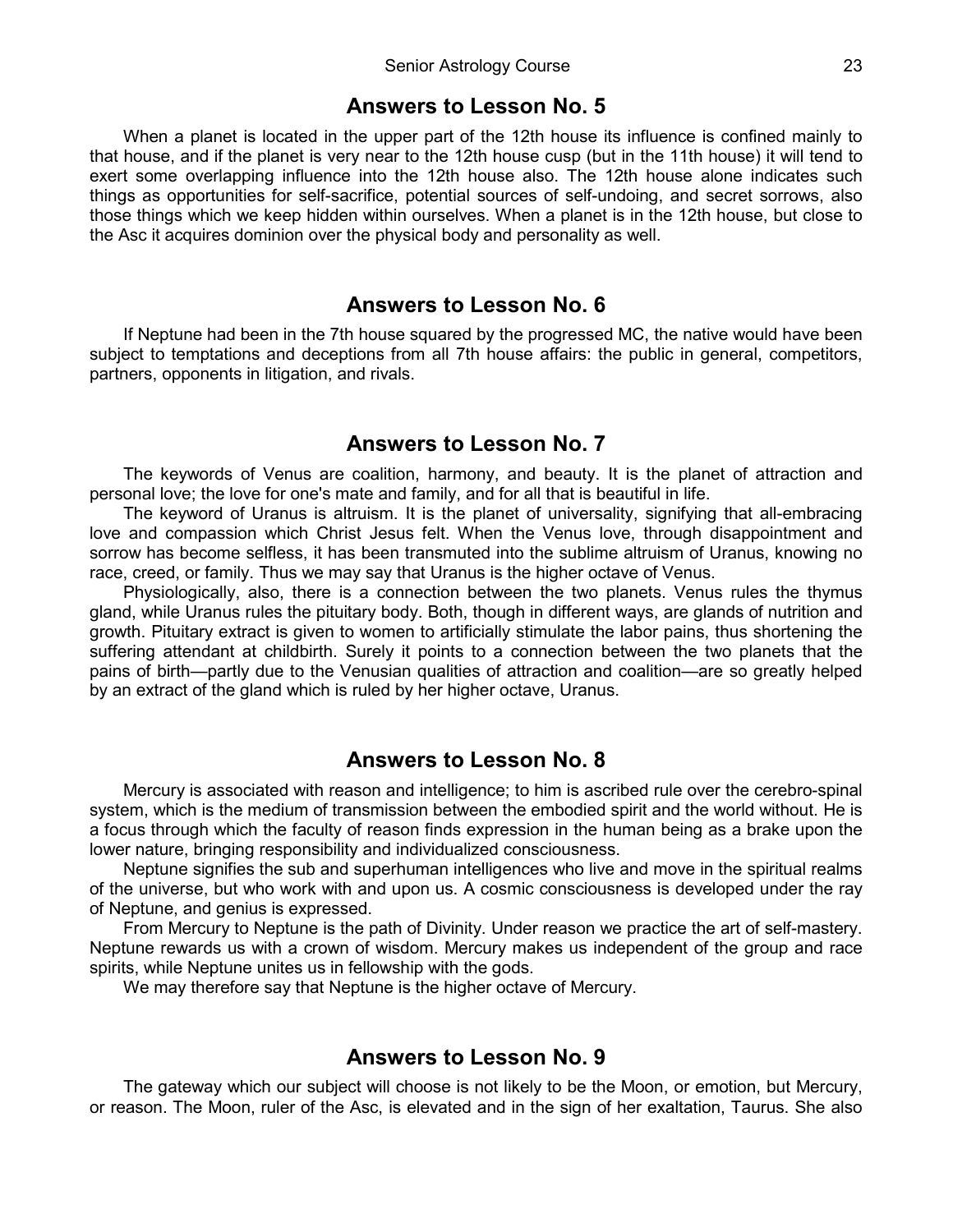has a sextile to Pluto and a parallel to Jupiter. The conjunction with the Dragon's Head is not of much importance. A weak opposition to Jupiter tends to lessen her strength.

In contrast to the above, we find Mercury strong and in its own exaltation sign, Virgo, in the 3rd house, that of Gemini, which it also rules, and in conjunction with the Sun (ruler of the chart), and rising before him. Furthermore, Mercury is sextile to Jupiter, the ruler of the higher mind, which is in the occult sign Scorpio, and in the house of Leo, that of the heart. These positions will give him an intellectual, analytical, and brilliant mind, of an expansive nature, naturally drawn to the higher teachings wherein the heart is centered. Thus he will combine the head with the heart.

## **Answers to Lesson No. 10**

**A]** In the horoscope Saturn is neither applying to nor separating from Uranus. Both Planets are retrograde at the rate of one minute per day. Thus they maintain the same distance from each other.

|              | <b>Saturn</b>       | <b>Uranus</b>   |
|--------------|---------------------|-----------------|
| September 12 | <b>Taurus 20.09</b> | Capricorn 25.38 |
| September 13 | <b>Taurus 20.08</b> | Capricorn 25.37 |
| September 14 | Taurus 20.07        | Capricorn 25.36 |

As the month progresses note the retrograding movement of Uranus begins to slow down in comparison with Saturn which begins to speed up. Consequently, Saturn begins to separate from the trine with Uranus.

|                     | <b>Saturn</b> | <b>Uranus</b>   |
|---------------------|---------------|-----------------|
| September 12        | Taurus 20.09  | Capricorn 25.38 |
| September 22        | Taurus 19.53  | Capricorn 25.29 |
| Movement in 10 days | 00.16         | 00.09           |

**B]** Mercury rises after the Sun (Cancer rises before Leo).

#### **Answers to Lesson No. 11**

The faculties of Mercury—analysis, reason, discrimination, and literary ability, as directed by sign and aspects—will be held in abeyance until that planet becomes direct. When Mercury comes to the trine with Saturn, the planet of depth and concentration, the conditions for success are present in any line of thought that the native is likely to take up.

Saturn is in the harmonious sign of Taurus, sextile to Neptune, and trine to Sun, Mercury, Venus, and Uranus. Thus, to Mercury, when making this aspect, will be given strength and power, inspiration, and beauty. Although the mind will tend to material things, so many of the planets being in earthy signs, yet the well-aspected Neptune in Cancer on the Asc, and Pisces on the cusp of the 9th house, will indicate a strong natural love for the occult which will doubtless be accentuated by the progression of Mercury to a trine with the radical Saturn.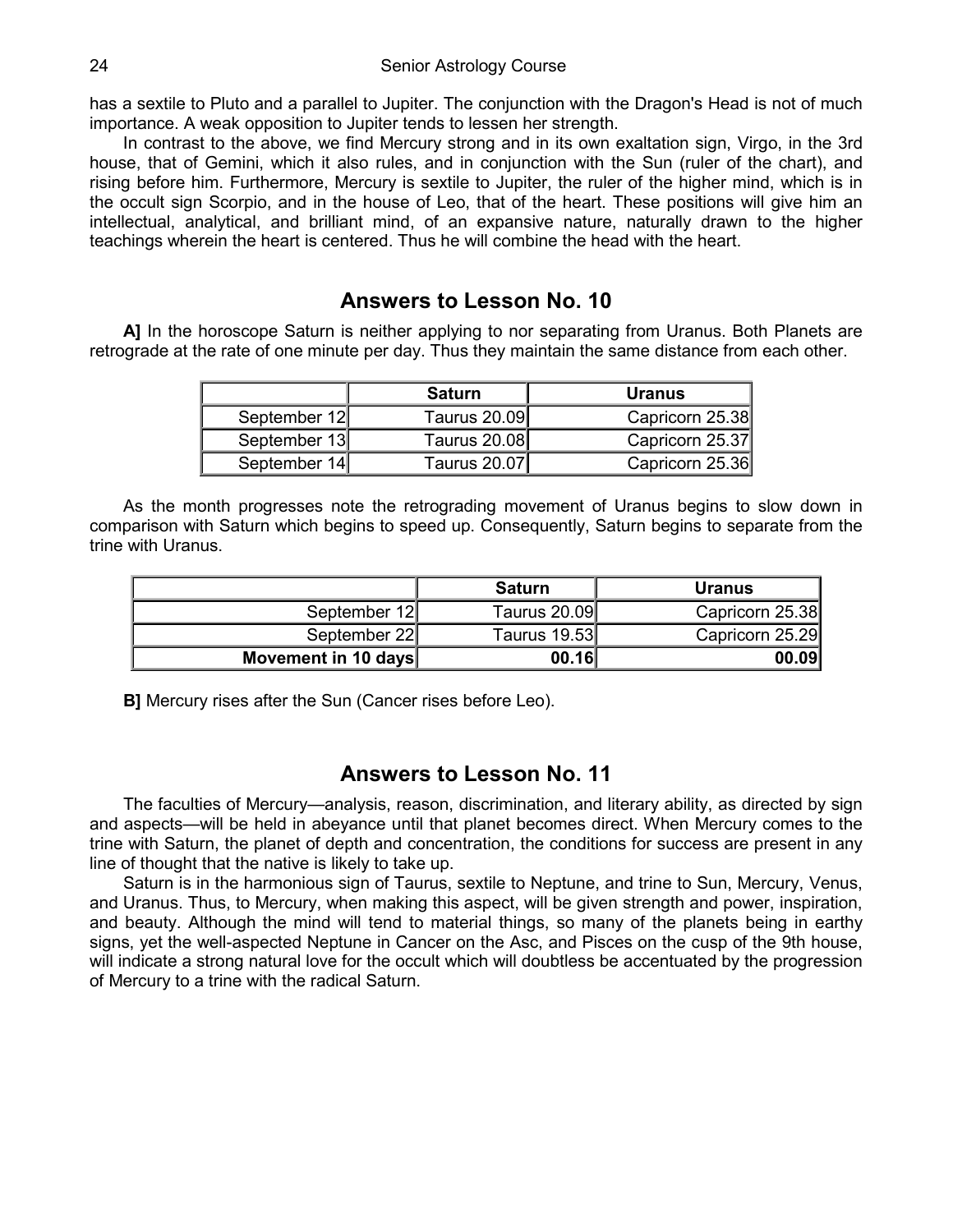## Information for Senior Astrology Course Final Exam

#### $\text{Lat.} = 38$

#### Lat. = 38

|                                                                                                                    | 10 11 12 1 2 3 |  |                                                                                                            | 10 11 12 1 2 3 |  |  |
|--------------------------------------------------------------------------------------------------------------------|----------------|--|------------------------------------------------------------------------------------------------------------|----------------|--|--|
| 11H 37M 58S 24 m 60 23 $\cong$ 50 17 m 41 08 $\neq$ 10 10 vs 38 17 $\approx$ 53                                    |                |  | 13H 10M 08S 19 <del>△</del> 00 15m, 32 07 <i>4</i> 22 27 <i>4</i> 56 04 <i>m</i> 44 14 x 45                |                |  |  |
| 11H 41M 38S $25 \text{ m}$ 00 24 $\text{m}$ 42 18 m, 28 08 $\text{\textless}$ 55 11 vs 32 18 $\text{\textless}$ 55 |                |  | 13H 13M 51S 20 <del>△</del> 00 16m, 24 08 <del>∠</del> 10 28 <i>∠</i> 47 05 <del>≈</del> 48 15 $\times$ 53 |                |  |  |
| 11H 45M 18S $26 \text{ m}$ 00 $25-35$ 19m, 15 09 $\neq$ 41 12 vs 26 19 $\approx$ 56                                |                |  | 13H 17M 36S $21 \triangleq 00$ 17m, 16 08 $\neq$ 58 29 $\neq$ 38 06 $\approx$ 52 17 $\times$ 01            |                |  |  |
| 11H 48M 59S 27 m 60 26 $\cong$ 28 20 m 02 10 $\neq$ 27 13 vs 20 20 $\approx$ 58                                    |                |  | 13H 21M 21S $22-00$ 18m, 08 09 $\neq$ 47 00 vs 30 07 $\approx$ 57 18 $\times$ 10                           |                |  |  |
| 11H 52M 40S 28 m 60 27 $\approx$ 21 20 m 49 11 $\neq$ 12 14 vs 14 22 $\approx$ 00                                  |                |  | 13H 25M 06S 23 <del>≏</del> 00 18m, 59 10 ≠ 35 01 vs 22 09 <del>≈</del> 03 19 x 19                         |                |  |  |
| 11H 56M 19S 29 m 00 28 $\pm$ 13 21 m 36 11 $\neq$ 58 15 v 09 23 $\approx$ 03                                       |                |  |                                                                                                            |                |  |  |
| 11H 59M 59S $00 \approx 00$ 29 $\approx 06$ 22m, 23 12 $\neq$ 44 16 vs 04 24 $\approx$ 05                          |                |  | 14H 18M 38S 07m <sub>1</sub> 00 01 ≠ 10 22 ≠ 17 14 vs 23 25 <del>≈</del> 27 05 ° 43                        |                |  |  |
| 12H 03M 40S $01 - 00$ 29 $-58$ 23m, 10 13 $\neq$ 30 16 vs 59 25 $\approx$ 08                                       |                |  | 14H 22M 32S 08m,00 02 $\neq$ 03 23 $\neq$ 10 15 vs 24 26 $\approx$ 42 06 ° 55                              |                |  |  |
| 12H 07M 20S 02 $\cong$ 00 00m,50 23m,57 14 $\neq$ 17 17 vs55 26 $\approx$ 11                                       |                |  | 14H 26M 26S 09m,00 02 ≠ 55 24 ≠ 02 16 vs 25 27 ≈ 58 08 r07                                                 |                |  |  |
|                                                                                                                    |                |  | 14H 30M 22S 10m,00 03≠48 24≠55 17vs26 29 214 09 m 19                                                       |                |  |  |
| 13H 02M 40S 17 $\approx$ 00 13m,49 05 $\neq$ 46 26 $\neq$ 16 02 $\approx$ 38 12 $\times$ 30                        |                |  | 14H 34M 17S 11m, 00 04 ≠ 42 25 ≠ 48 18 vs 29 00 x 32 10 r 31                                               |                |  |  |
| 13H 06M 23S 18 $\cong$ 00 14m,41 06 $\neq$ 34 27 $\neq$ 06 03 $\approx$ 241 13 $\times$ 38                         |                |  | 14H 38M 14S 12m 00 05≠35 26≠41 19 vs 32 01 × 50 11 m 43                                                    |                |  |  |

| Tropical Ephemeris - Tuesday, 24 Oct 1911 at noon, Greenwich - and beyond |                                                                                                |                                                                                                                           |                                                                                                                                      |                                                                                                                                        |                                                                                                                                                      |                                                                                                                               | Julian Day = 2419335.0                                                                                                    |                                                                                                     |                                                                                                                                          |                                                                                                               |                                                                                                                                                                                    |                                                                                                                                                                                                                                                                                                                                                                                                                                                                                                   |
|---------------------------------------------------------------------------|------------------------------------------------------------------------------------------------|---------------------------------------------------------------------------------------------------------------------------|--------------------------------------------------------------------------------------------------------------------------------------|----------------------------------------------------------------------------------------------------------------------------------------|------------------------------------------------------------------------------------------------------------------------------------------------------|-------------------------------------------------------------------------------------------------------------------------------|---------------------------------------------------------------------------------------------------------------------------|-----------------------------------------------------------------------------------------------------|------------------------------------------------------------------------------------------------------------------------------------------|---------------------------------------------------------------------------------------------------------------|------------------------------------------------------------------------------------------------------------------------------------------------------------------------------------|---------------------------------------------------------------------------------------------------------------------------------------------------------------------------------------------------------------------------------------------------------------------------------------------------------------------------------------------------------------------------------------------------------------------------------------------------------------------------------------------------|
| Long.<br>------                                                           | Sidereal Time                                                                                  | Sun                                                                                                                       | Moon                                                                                                                                 | Mercury                                                                                                                                | Venus                                                                                                                                                | Mars                                                                                                                          | Jupiter                                                                                                                   | Saturn                                                                                              | Uranus                                                                                                                                   | Neptune                                                                                                       | Pluto                                                                                                                                                                              | N. Node<br>$\begin{array}{cccccccccccccc} \multicolumn{2}{c}{} & \multicolumn{2}{c}{} & \multicolumn{2}{c}{} & \multicolumn{2}{c}{} & \multicolumn{2}{c}{} & \multicolumn{2}{c}{} & \multicolumn{2}{c}{} & \multicolumn{2}{c}{} & \multicolumn{2}{c}{} & \multicolumn{2}{c}{} & \multicolumn{2}{c}{} & \multicolumn{2}{c}{} & \multicolumn{2}{c}{} & \multicolumn{2}{c}{} & \multicolumn{2}{c}{} & \multicolumn{2}{c}{} & \multicolumn{2}{c}{} & \multicolumn{2}{c}{} & \multicolumn{2}{c}{} & \$ |
| 24 Oct<br>25 Oct<br>26 Oct                                                | h m s<br>14 07 00.0<br>14 11 00.0<br>14 14 00.0                                                | $\circ$<br>$29 - 58.1$<br>$00 \text{ m}$ .57.9<br>$01 \, \text{m}$ , 57.8                                                 | $0 \qquad$<br>26 m, 39.7<br>$08 \neq 47.7$<br>$20 \n4 46.7$                                                                          | $\circ$<br>$00 \, \text{m}$ , 23.6<br>$02 \, \text{m}$ , 02.8<br>$03 \, \text{m}$ , 41.5                                               | $\circ$<br>$\sim$<br>$18 \text{ m}50.3$<br>$19 \text{ m} 25.0$<br>$20 \text{ m} 01.1$                                                                | $\circ$<br>$\sim$<br>$10 \times 4160$<br>$10\,\text{K}$ 35 $\text{n}0$<br>$10 \times 28R2$                                    | $\circ$ ,<br>19m,40.5<br>19m,53.4<br>$20 \, \text{m}$ , 06.3                                                              | $0 \qquad$<br>$18503$ R5<br>$17$ ୪ $59$ $\scriptstyle{\text{R}}$ $\!0$<br>17 ծ 54ո4                 | $\circ$<br>$\rightarrow$<br>$25 \times 33.1$<br>$25 \times 34.1$<br>$25 \times 35.1$                                                     | $\circ$<br>$\cdot$<br>239647.9<br>239548.0<br>239648.0                                                        | $0 \qquad \qquad$<br>28页53R7<br>28页53R1<br>$28\,\rm{K}$ 52 $\rm{R}$ 6                                                                                                              | $\circ$ ,<br>00844 <sub>B</sub> 4<br>$00841*2$<br>$00$ ୪ $38$ ռ $0$                                                                                                                                                                                                                                                                                                                                                                                                                               |
| 21 Nov<br>22 Nov<br>23 Nov<br>24 Nov<br>25 Nov                            | 15 57 00.0<br>16 01 00.0<br>16 05 00.0<br>16 09 00.0<br>16 13 00.0                             | $28 \, \text{m}$ , 04.4<br>$29 \text{ m} 05.0$<br>$00 \neq 05.7$<br>$01 \neq 06.4$<br>$02 \neq 07.1$                      | $17 \neq 07.3$<br>$29 \neq 03.0$<br>$10 \times 54.9$<br>$22$ vs 45.4                                                                 | $05 \neq 05.7$ $13 \neq 55.6$ $11 \rightleftharpoons 25.3$<br>$15 \neq 23.3$<br>$16 \ne 50.6$<br>$18 \neq 17.2$                        | 12≏24.2<br>$13$ $\in$ $23.5$<br>$14 = 23.4$<br>$19 \neq 43.2$ $15 = 23.6$                                                                            | $03\text{H}12\text{R}8$<br>$02\text{H}50n1$<br>$02\,\text{K}27\,\text{n}5$<br>$02\pi04*9$<br>$01\,\text{I}$ 42 <sup>R</sup> 4 | 25 m, 49.5<br>$26 \, \text{m}$ , 02.9<br>$26 \,\mathrm{m}$ , 16.2<br>26 m, 29.5<br>26 m, 42.8                             | 15 ծ 49ռ7<br>$15845$ RO<br>$15$ 8 $40$ r $3$<br>$15 8 35$ r $7$<br>15 ծ 31 ռ1                       | $26 \times 18.3$<br>$26 \times 20.6$<br>$26 \times 22.9$<br>$26 \times 25.2$<br>$26 \times 27.6$                                         | 23S38R1<br>$23$ S $37n2$<br>230636R4<br>239335B<br>23 <b>S</b> 34r6                                           | $28\text{H}31\text{R}6$<br>$28\text{H}30\text{n}6$<br>$28 \times 2986$<br>28页28%5<br>$28 \times 2785$                                                                              | $29$ $\gamma$ $15n4$<br>$29$ $\gamma$ $12n2$<br>$29$ m $09R1$<br>29905B9<br>$29$ $\gamma$ 02 <sub>B</sub> 7                                                                                                                                                                                                                                                                                                                                                                                       |
| 10 Dec<br>11 Dec<br>12 Dec<br>13 Dec<br>14 Dec<br>15 Dec<br>16 Dec        | 17 12 00.0<br>17 16 00.0<br>17 20 00.0<br>17 24 00.0<br>17 28 00.0<br>17 32 00.0<br>17 36 00.0 | $17 \ne 19.8$<br>$18 \neq 20.8$<br>$19 \neq 21.8$<br>$20 \neq 22.9$<br>$21 \neq 23.9$<br>$22 \neq 25.0$<br>$23 \neq 26.0$ | 18 29.8<br>$02 \text{ m} 39.2$<br>$16 \,\mathrm{m}$ 22.4<br>$29 \text{ m}$ 40.7<br>$12-37.1$<br>$25 = 15.2$<br>$07 \text{ m}$ , 38.9 | $07 \times 57.6$<br>$08 \times 42.5$<br>$09$ vs $20.6$<br>$09 \times 51.2$<br>$10 \times 13.3$<br>$10 \times 26.2$<br>$10 \times 28.8$ | 01 m, 13.1<br>$02 \, \text{m}$ , $19.0$<br>03 m 25.1<br>$04 \, \text{m}$ , 31.5<br>05 m. 38.1<br>06 m. 44.9<br>$07 \text{ m}$ , 52.0                 | $26848$ R3<br>26833R3<br>$26819$ R $0$<br>26 8 05ո4<br>$25852$ R6<br>$25840*6$<br>$25829$ R4                                  | $00 \neq 00.8$<br>$00 \ne 13.9$<br>$00 \neq 26.9$<br>$00 \neq 39.8$<br>$00 \neq 52.8$<br>$01 \neq 05.7$<br>$01 \neq 18.6$ | $14828$ R $9$<br>$14825$ R2<br>14 8 21 B 7<br>14818<br>14 8 14 ฉ8<br>14811B5<br>14 ծ 08ռ3           | $27 \times 07.5$<br>$27 \times 10.5$<br>$27 \times 13.4$<br>$27 \times 16.4$<br>$27 \times 19.4$<br>$27 \times 22.4$<br>$27 \times 25.5$ | 23517R8<br>23516R5<br>$23$ Sa $15n2$<br>$23$ Sa $13$ <sub>B</sub> $8$<br>239312B5<br>$23$ S $11*1$<br>23G09R7 | 28页10g7<br>28Д09в5<br>$28 \times 08B4$<br>$28 \times 07R2$<br>$28 \times 06 \times 0$<br>$28 \times 04*8$<br>$28 \times 03$ R6                                                     | $28$ $\Upsilon$ $15n1$<br>$289$ $11B9$<br>$28$ r $08$ <sub>R</sub> 7<br>28 m 05R5<br>$28$ T $02_B4$<br>$27$ $\Upsilon$ 59R2<br>$27$ r 56 $\scriptstyle\rm R0$                                                                                                                                                                                                                                                                                                                                     |
| 31 Dec<br>01 Jan<br>02 Jan<br>03 Jan<br>04 Jan<br>05 Jan                  | 18 35 00.0<br>18 39 00.0<br>18 43 00.0<br>18 47 00.0<br>18 50 00.0<br>18 54 00.0               | $08 \times 43.1$<br>$09 \times 44.2$<br>$10 \times 45.4$<br>$11 \times 46.5$<br>$12 \times 47.7$<br>$13 \times 48.8$      | 12822.9<br>26840.4<br>$11\,\text{K}$ 25.7<br>26页33.1<br>$11\,$ $553.7$<br>279316.0                                                   | $25 \neq 57n1$<br>$25 \neq 15R$<br>$24 \neq 44B$<br>$24 \angle 24R1$<br>$24 \neq 13R4$<br>$24 \neq 12n1$                               | $25 \, \text{m}$ , 00.9<br>$26 \, \text{m}$ , 10.7<br>$27 \text{ m}$ , 20.7<br>$28 \, \text{m}$ , 30.8<br>$29 \,\mathrm{m}$ , 41.1<br>$00 \neq 51.4$ | 24 8 19.6<br>24 8 21.4<br>24 8 24 .0<br>24 8 27 .3<br>24 8 31 .3<br>24 8 36 1                                                 | $04 \neq 26.5$<br>$04 \neq 38.6$<br>$04 \neq 50.6$<br>$05 \neq 02.6$<br>$05 \neq 14.5$<br>$05 \neq 26.4$                  | $13831\overline{\text{R}}5$<br>$13\delta29$ R $8$<br>$13828$ R3<br>1382689<br>$13825$ R6<br>13824B4 | $28 \times 14.1$<br>$28 \times 17.5$<br>$28 \times 20.9$<br>$28 \times 24.3$<br>$28 \times 27.7$<br>$28 \times 31.2$                     | 229346B<br>$22$ Sa $44R9$<br>$22$ SA $3$ R $2$<br>$22$ S41R6<br>$22$ S39R9<br>$22$ S $38n2$                   | $27 \text{I} 45 \text{R} 8$<br>$27 \text{ H} 44 \text{ R}6$<br>$27 \text{ H} 43 \text{ R}5$<br>$27 \text{ H} 42 \text{ R} 3$<br>$27 \text{H}41n2$<br>$27 \text{ H} 40 \text{ R} 0$ | $27$ m $08R3$<br>$27$ r 05 $n2$<br>$27$ r $02$ <sub>R</sub> $0$<br>$26$ $958R$<br>$26$ r 55 R<br>$26$ m $52n5$                                                                                                                                                                                                                                                                                                                                                                                    |